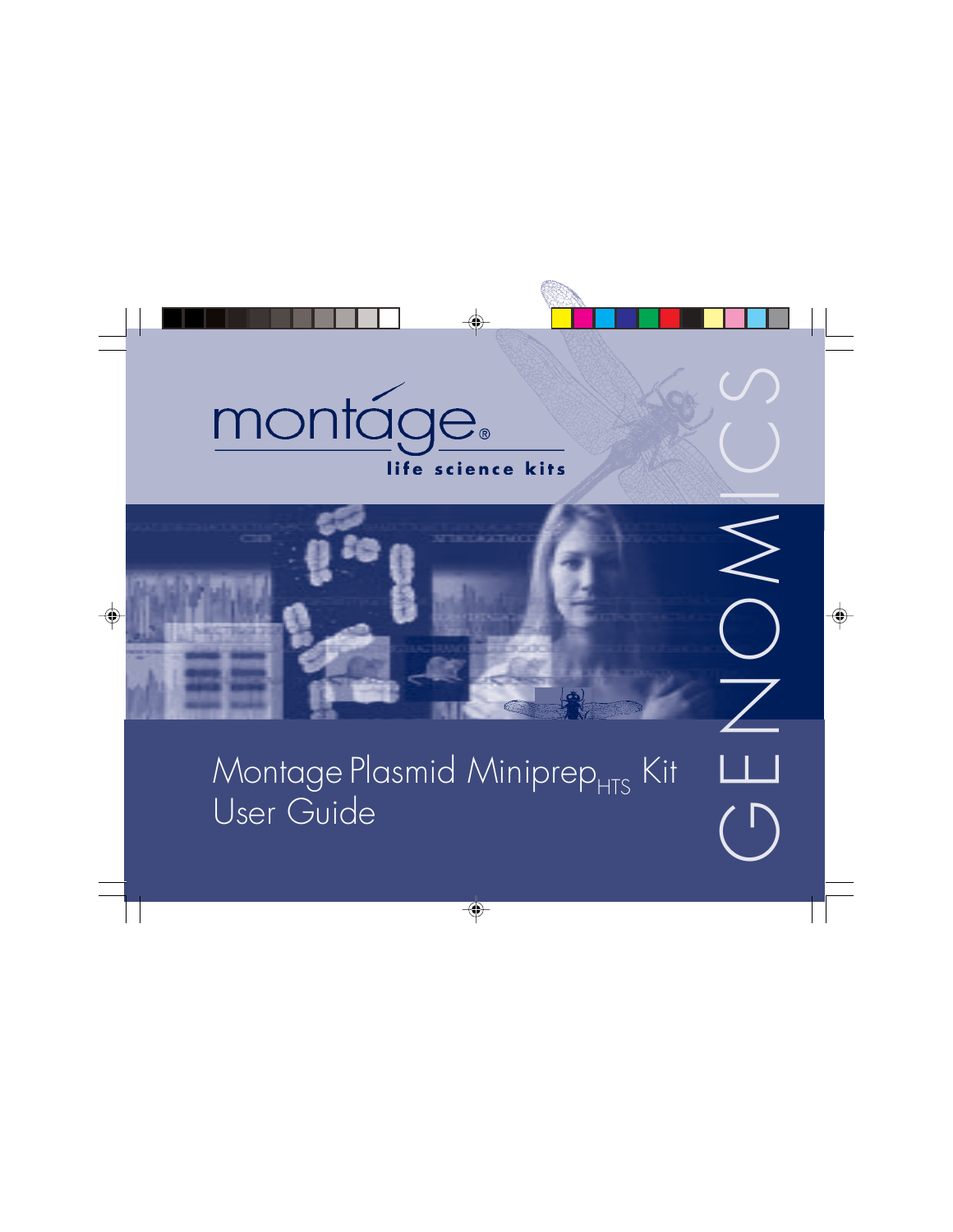## **Notice**

The information in this document is subject to change without notice and should not be construed as a commitment by Millipore Corporation or an affiliated corporation. Millipore Corporation or an affiliated corporation assumes no responsibility for any errors that may appear in this document. This manual is believed to be complete and accurate at the time of publication. In no event shall Millipore Corporation or an affiliated corporation be liable for incidental or consequential damages in connection with or arising from the use of this manual.

#### © 2006 MILLIPORE CORPORATION. PRINTED IN THE UNITED STATES OF AMERICA. ALL RIGHTS RESERVED.

P36315 Rev. A, 02/06

*Millipore, Millex, Milli-Q, MultiScreen, Montage and Stericup are registered trademarks of Millipore Corporation. BigDye is a trademark of the Applera Corporation. Lab-Line is a trademark of Lab-Line Instruments, Inc. or an affiliated company. MEGABACE is a registered trademark of Amersham Pharmacia Biotech AB. Scienceware and Bel-Blotter are trademarks of Bel-Art Products. pBluescript is a trademark of Stratagene Corporation.*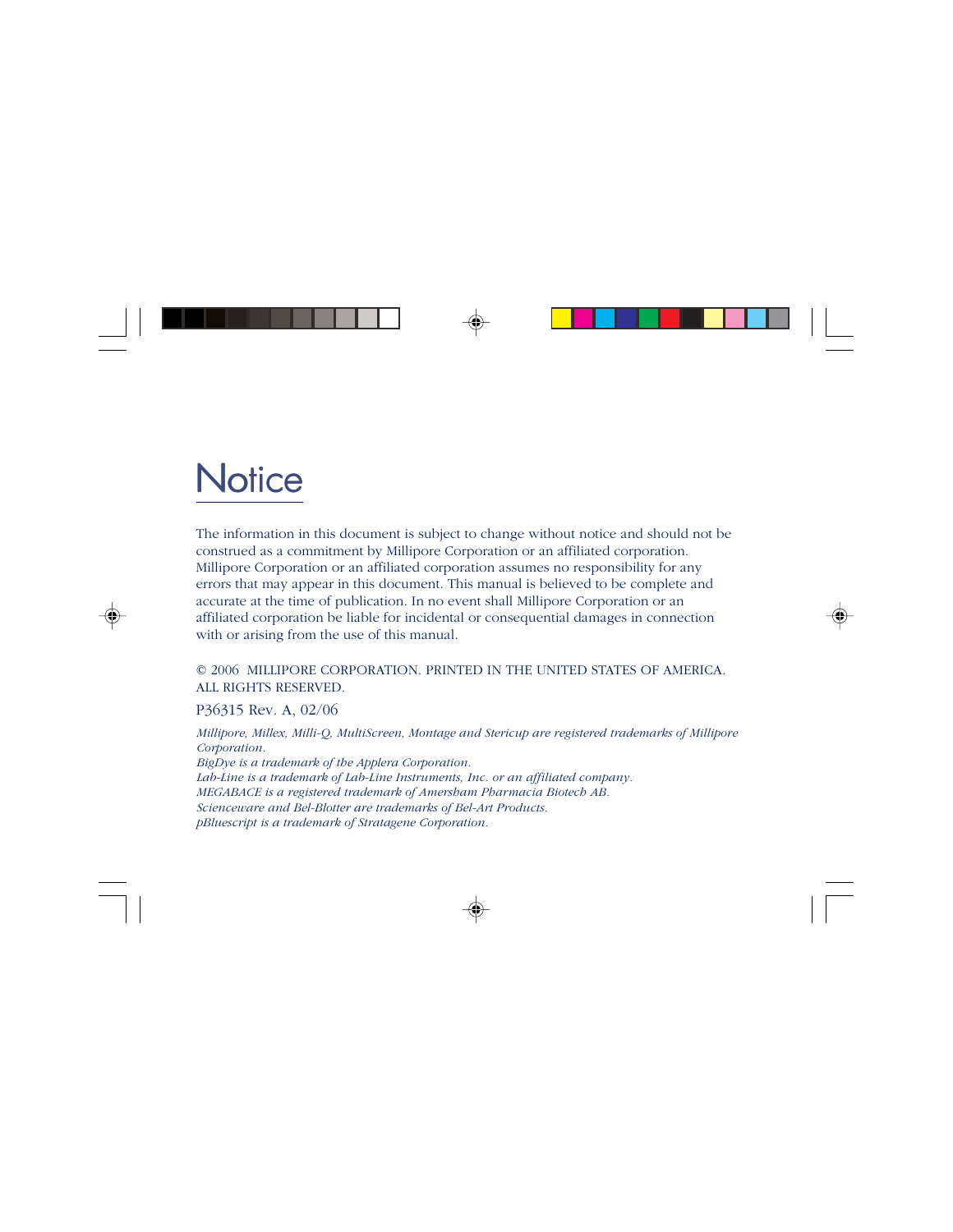## Contents

| Overview of Procedure for Plasmid DNA Miniprep 10 |  |
|---------------------------------------------------|--|
|                                                   |  |
|                                                   |  |
|                                                   |  |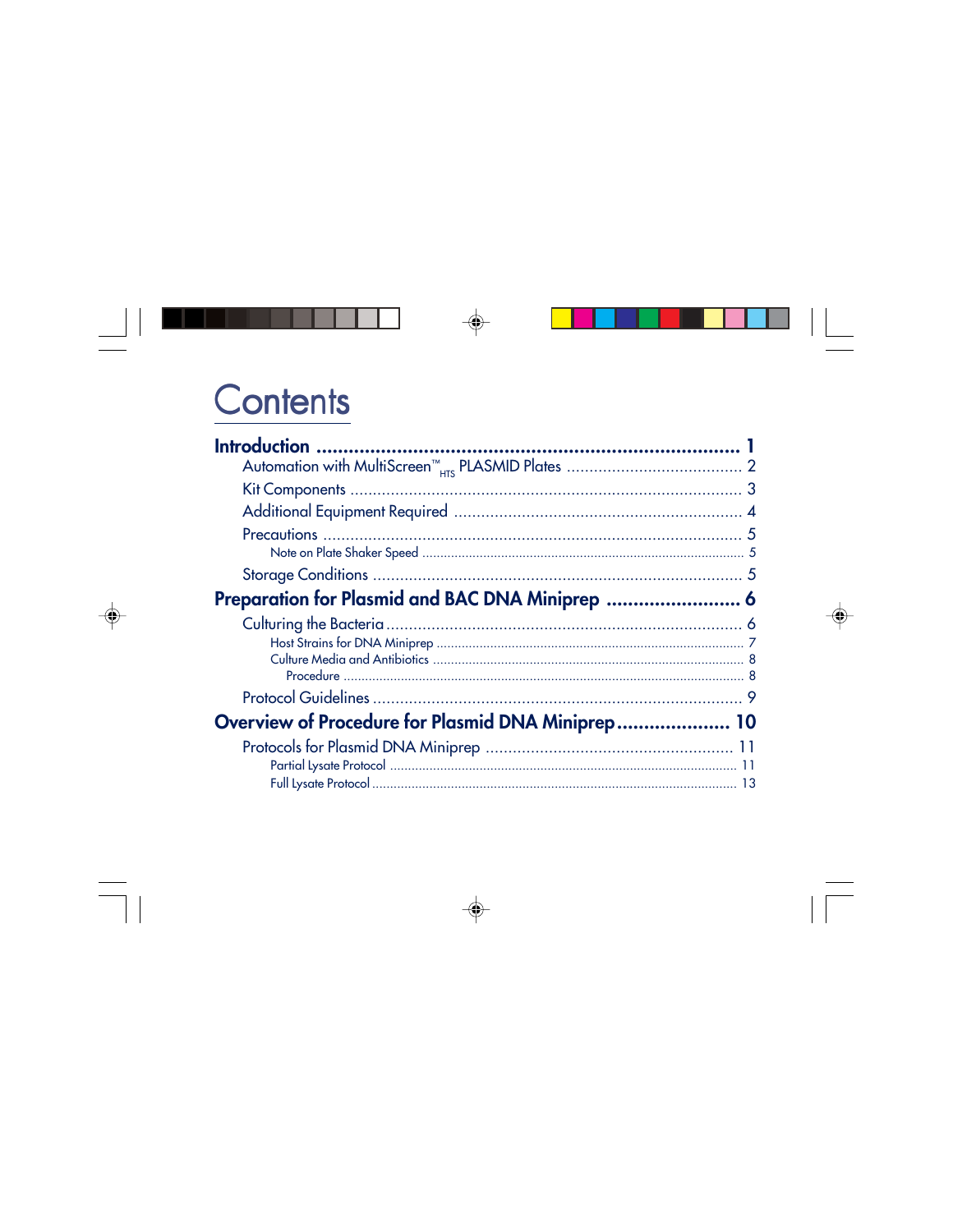| Overview of Procedure for BAC DNA Miniprep  14 |  |
|------------------------------------------------|--|
|                                                |  |
|                                                |  |
|                                                |  |
|                                                |  |
|                                                |  |
|                                                |  |
|                                                |  |
|                                                |  |
|                                                |  |
|                                                |  |
|                                                |  |
|                                                |  |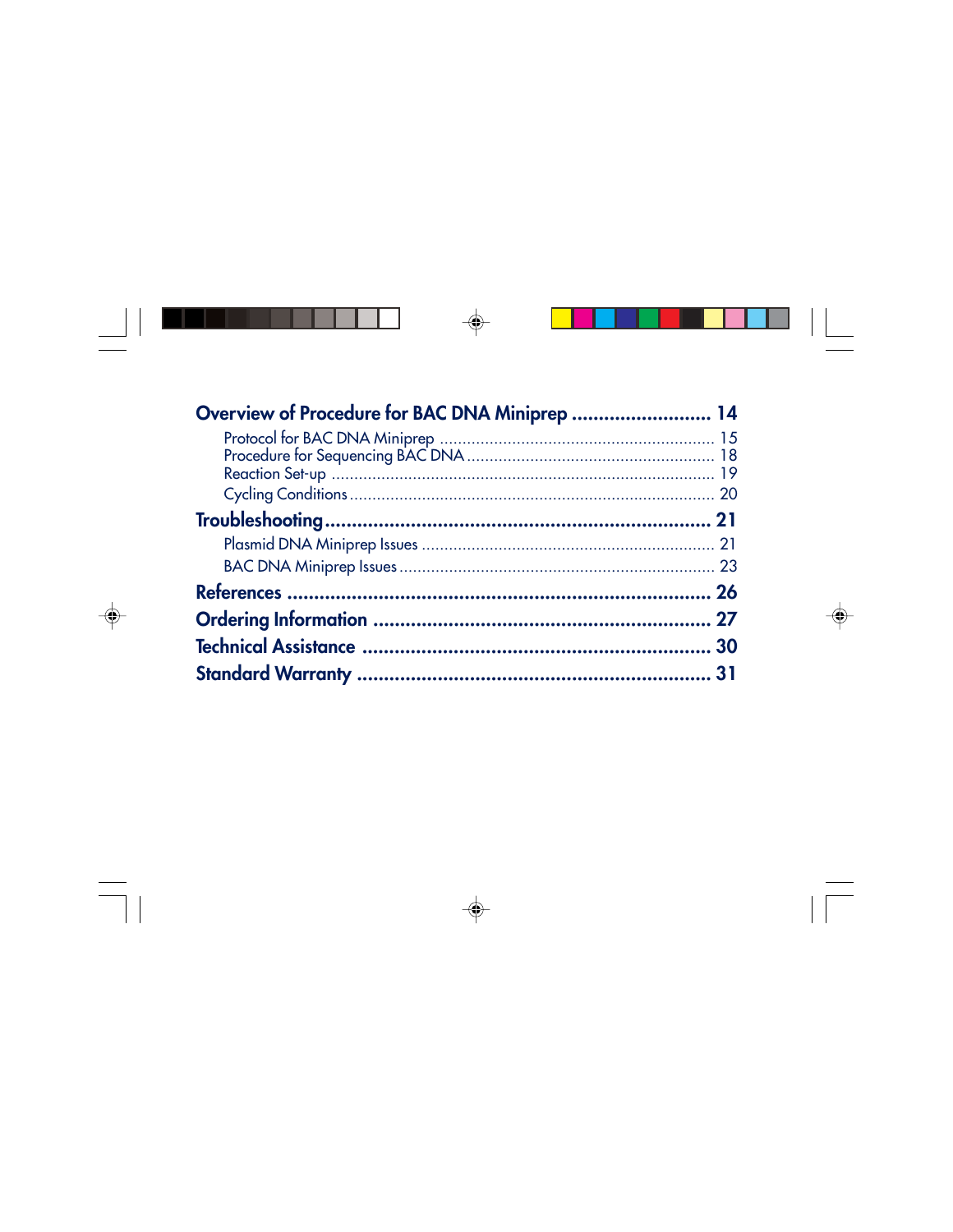

The Montage Plasmid Miniprep $_{\text{HTS}}$  Kit provides all of the reagents and materials necessary to purify plasmid or bacterial artificial chromosome (BAC) DNA using a simple protocol that eliminates lengthy bind/elute methods and centrifugation. Employing unique separation technology, Millipore has developed a line of easy-to-use DNA miniprep kits that yield DNA suitable for the most sensitive downstream applications. In addition, this technology has significantly reduced the time required for processing samples. Following bacterial lysis, three short filtration steps are all that is required to prepare 96 clean DNA samples from each plate. The DNA is retained by Millipore's proprietary size-exclusion membrane while proteins and contaminants are filtered through to waste.

Current genome sequencing strategies require the cloning of large fragments of genomic DNA into F factor-based BAC vectors. One obstacle when adapting this strategy to a high throughput format is the low copy number of these vectors. Because there are only 1–2 copies of each BAC maintained per cell, the theoretical yield of BAC DNA from a given volume of culture is significantly lower than that for plasmid DNA. In addition, the large variability in insert size contributes proportionally to the variability in BAC DNA yield. Following the recommendations provided in this protocol to optimize bacterial cell culturing conditions will result in a sufficient yield of high quality DNA for desired downstream applications.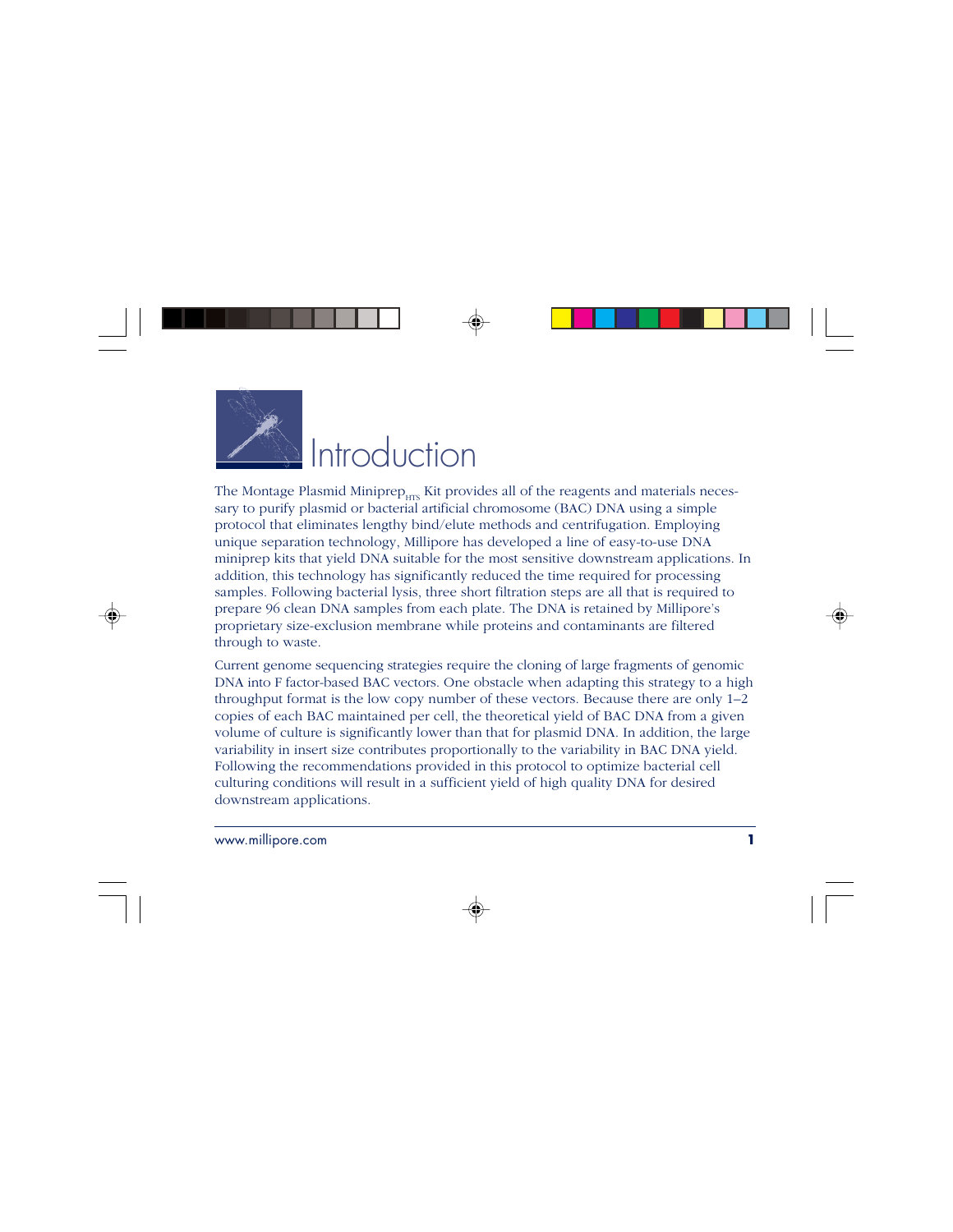## Automation with MultiScreen $_{\text{HTC}}$  96-Well PLASMID Plates

Millipore has enhanced the MultiScreen<sub>urs</sub> PLASMID plate's compatibility with automated systems by making it possible to collect purified samples from the top side of the plates and by eliminating lengthy centrifugation steps. Automation with the PLASMID plate can be achieved using a wide range of robotics systems. Some systems may require manifold adapters and/or software alterations to facilitate compatibility with MultiScreen $_{\text{tr}}$ PLASMID plates. For protocols for robotics systems, please contact Millipore Technical Service.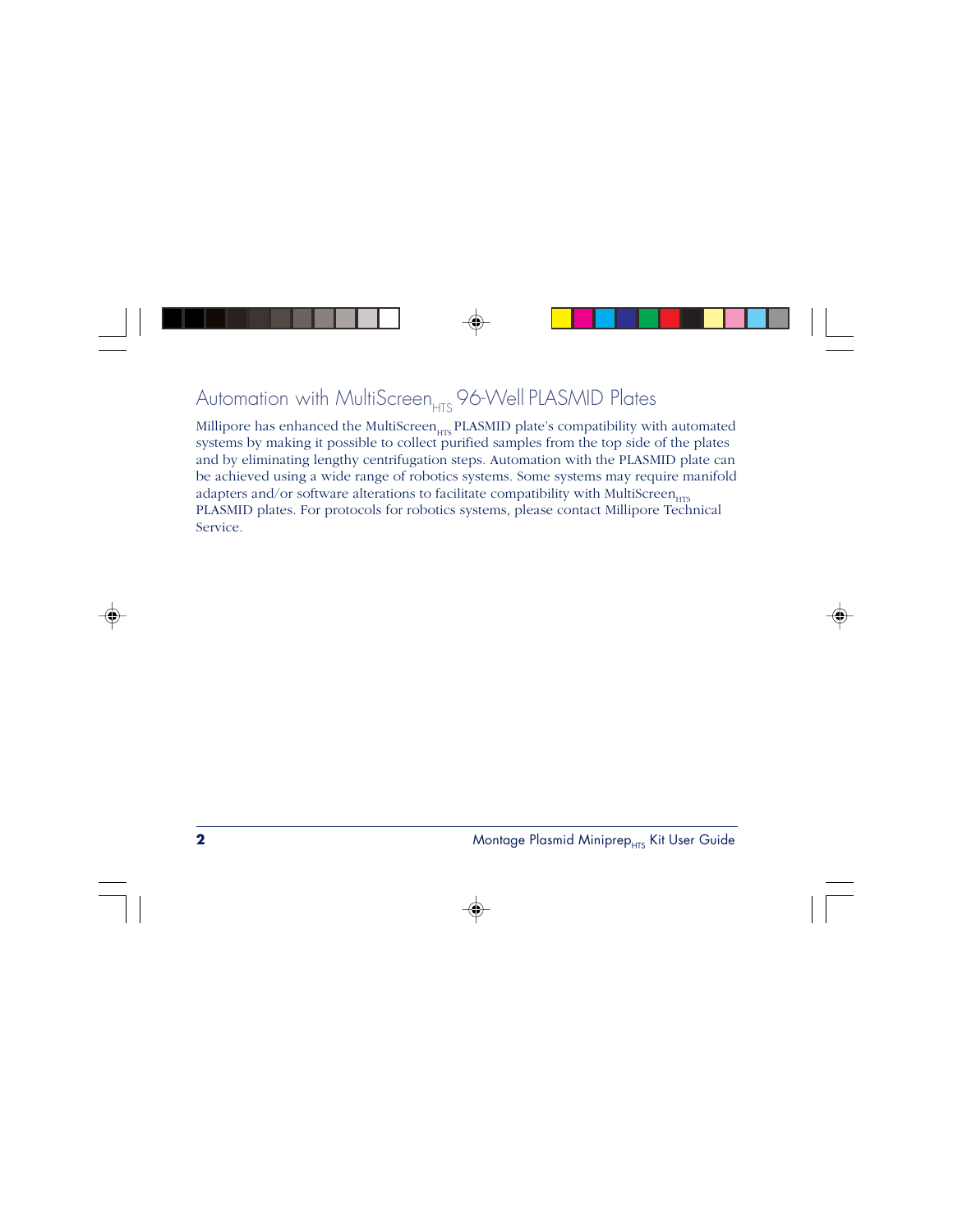## Kit Components



| Letter | Part                                      | <b>Function</b>                    |
|--------|-------------------------------------------|------------------------------------|
| A      | 96-well culture block                     | Growth of host bacteria            |
| B      | MultiScreen <sub>HTS</sub> PLASMID plate  | Purification of plasmid or BAC DNA |
| Ċ      | MultiScreen <sub>HTS</sub> CLEARING plate | Clearing of bacterial lysate       |
| D      | V-bottom storage plate                    | Storage of DNA samples             |
| E      | Sealing tape                              | Sealing of DNA samples             |
| Е      | RNase A                                   | Required additive for Solution 1   |
|        |                                           |                                    |

www.millipore.com/montage **3**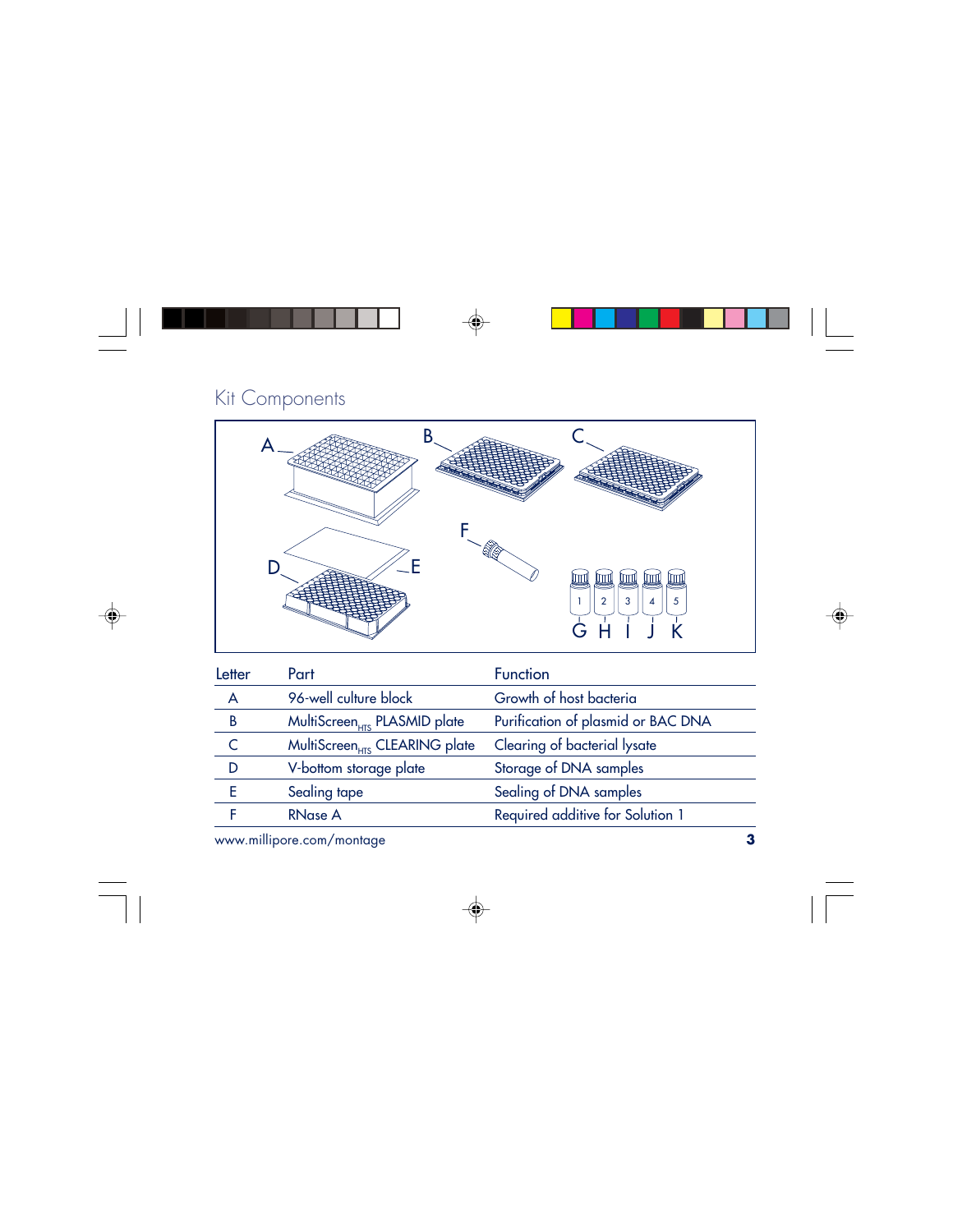## Kit Components, continued

| Letter    | Part       | <b>Function</b>                                   |
|-----------|------------|---------------------------------------------------|
| G         | Solution 1 | Cell resuspension                                 |
| н         | Solution 2 | Cell lysis                                        |
|           | Solution 3 | Neutralization                                    |
|           | Solution 4 | Wash                                              |
|           | Solution 5 | Resuspension/storage of DNA                       |
| Not shown | Foil seal  | Sealing plates during growth<br>(must be pierced) |

## Additional Equipment Required

- Pipettor
- $\blacksquare$  MultiScreen<sub>try</sub> vacuum manifold (Millipore Cat. No. MSVM HTS 00, or equivalent)
- Vacuum pump or uniform vacuum source (Millipore Cat. No. WP61 115 60, or equivalent)
- Centrifuge (for deep well culture block)
- Plate shaker
- Incubator shaker
- 96 well blocks for preculturing BAC clones (Millipore Cat. No. LSKC CB0 50)
- Foil piercing tool (e.g., Scienceware® Bel-Blotter™ tool with 96 23-gauge  $3/4$ " needles)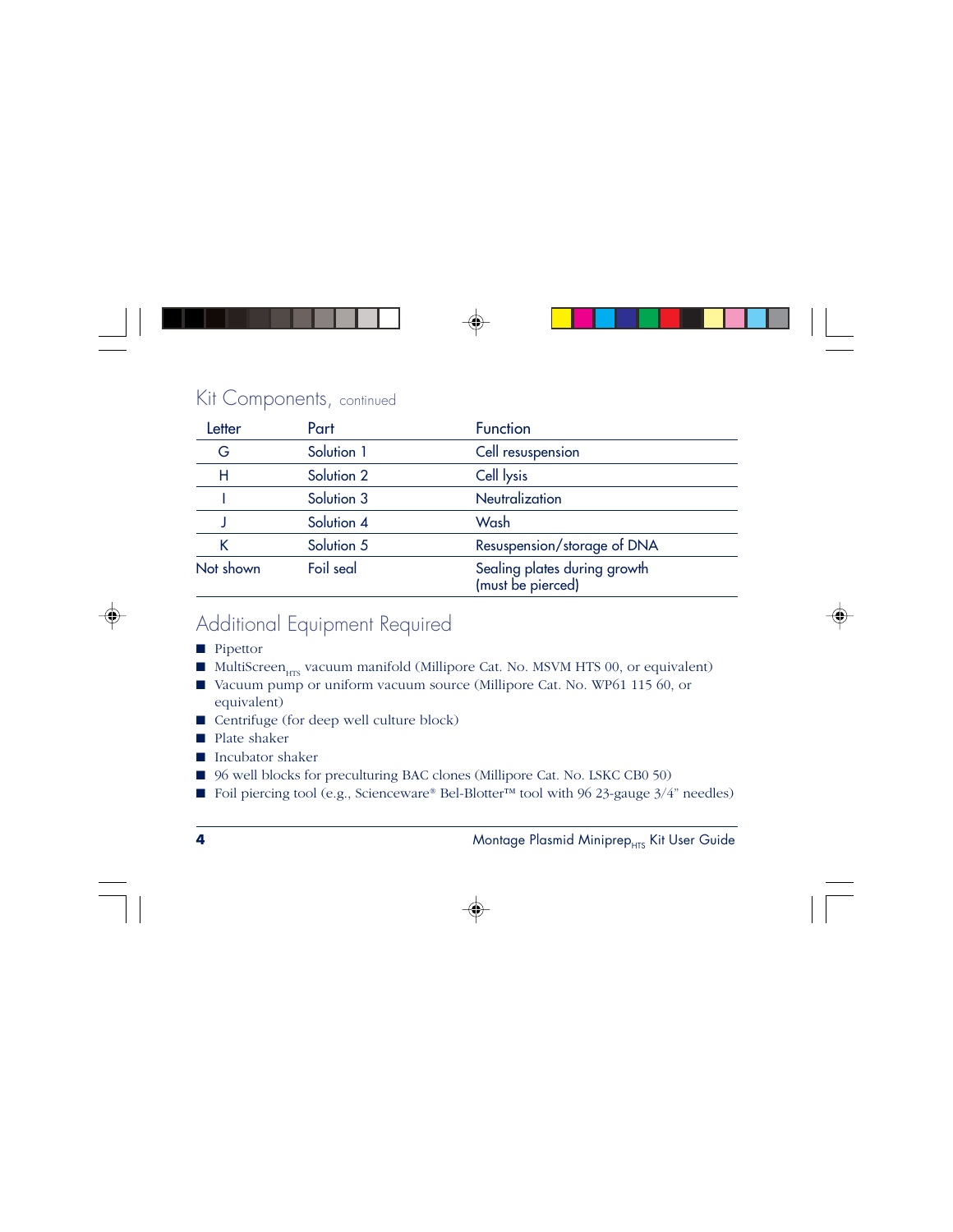### **Precautions**

- MultiScreen plates are disposable, single-use-only devices.
- This kit is for research use only. Not for use in clinical applications.
- Avoid contact with Solution 2 to prevent skin irritation.
- MultiScreen plates consist of a polystyrene plate that is sealed to a polyethylene underdrain, forming 96 independent (individually sealed) wells. **Do not separate the underdrain from the MultiScreen polystyrene plate. Separation will result in plate failure and well leakage.**

#### Note on Plate Shaker Speed

In the following protocols, all plate shaking steps after growth of the bacterial cells were performed with a Lab-Line® titer plate shaker (Lab-Line Instruments, Model No. 4625) at setting 6, estimated at 800 rpm. Because speed settings in different shakers may correspond to different speeds, determine which setting on your shaker offers the optimal speed before performing the protocol.

## Storage Conditions

The kit reagents should be stored at 15  $\degree$ C to 30  $\degree$ C. However, following the addition of RNase A to Solution 1, this solution must be stored at  $2^{\circ}$ C to  $8^{\circ}$ C and should be used within six months (not to exceed expiration date on the kit).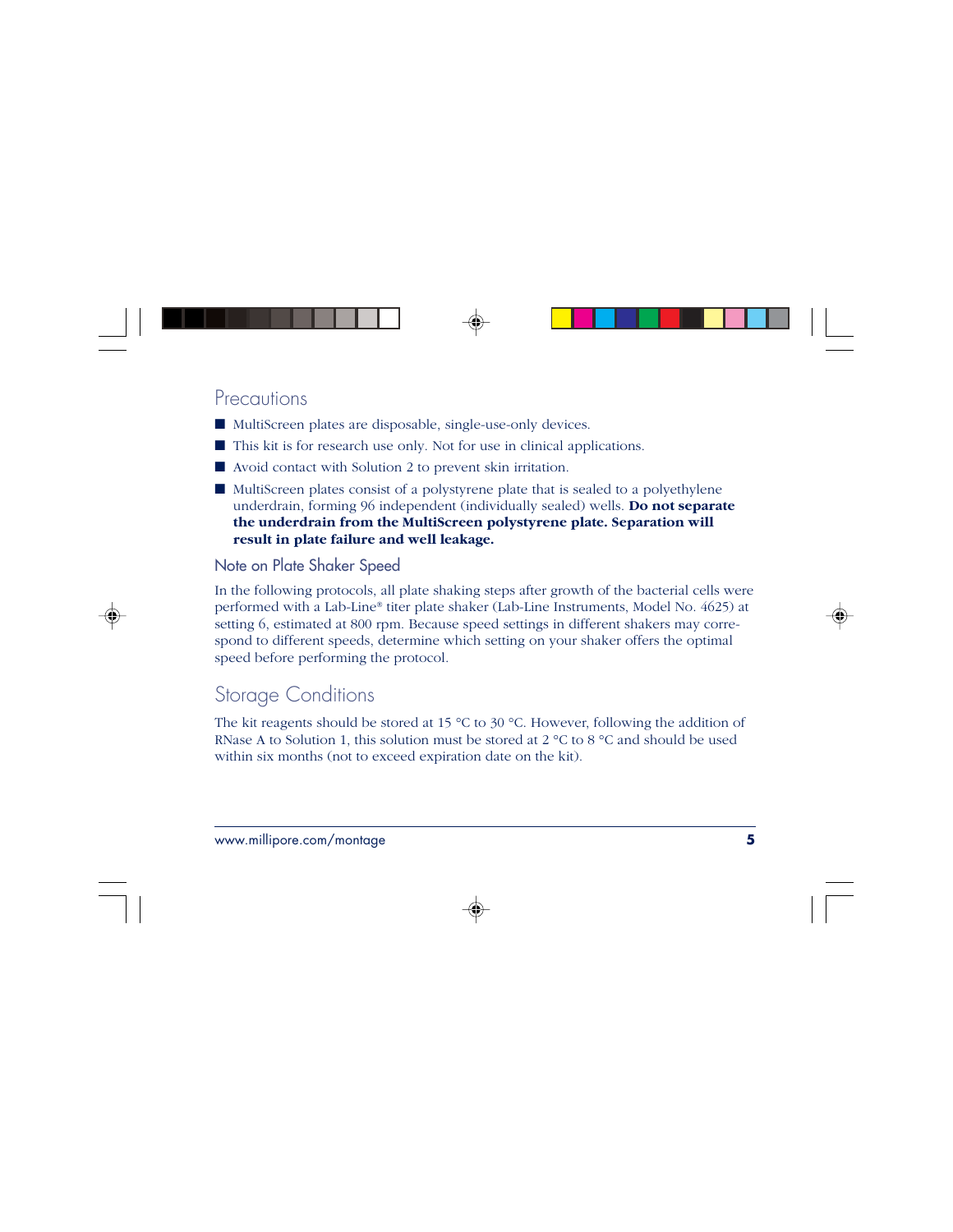

## Preparation for Plasmid and BAC DNA Miniprep

The Montage Plasmid Miniprep $_{\text{HTS}}$  Kit can be used to purify both plasmid and BAC DNA. The following sections will describe how to culture the bacteria using the correct media and antibiotics and then will provide guidelines for purifying both plasmid and BAC DNA.

The procedures for purifying plasmid or BAC DNA consist of two phases: First, the bacterial host must be cultured; then the DNA must be isolated from the host. Appropriate culturing conditions are key to maximizing the yield of DNA obtained. Therefore, it is absolutely essential that the cells be grown according to these instructions.

## Culturing the Bacteria

Before proceeding with the protocol for purifying DNA, the bacterial host strain must be chosen and grown in the appropriate media.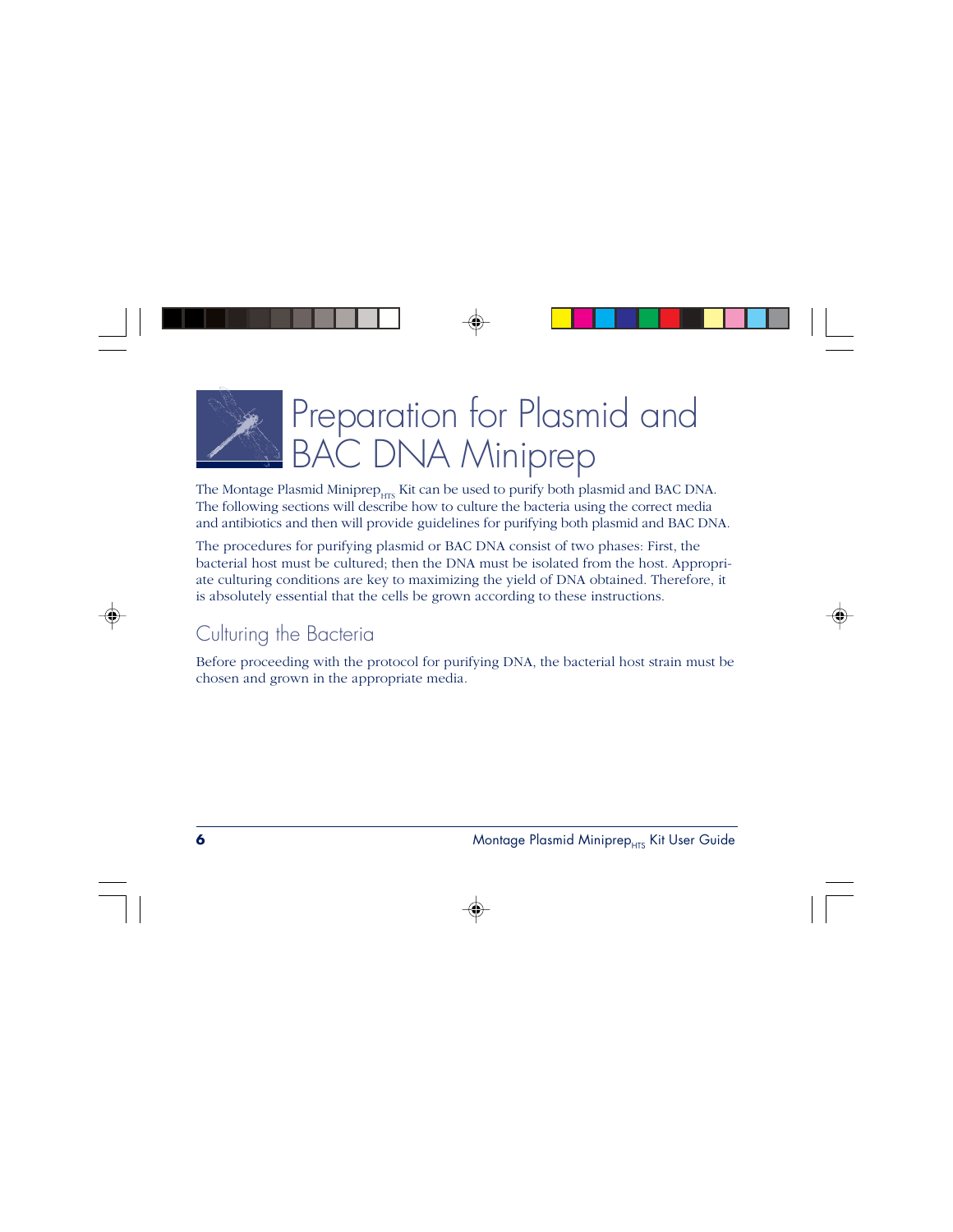### Host Strains for DNA Miniprep

Choosing a bacterial host strain is a critical part of plasmid or BAC preparation. Endonuclease I is a 12kDa protein encoded by the *end*A gene of *E. coli.* This protein degrades double-stranded DNA and can reduce the stability of plasmid preparations if contaminating levels of this endonuclease are substantial<sup>1</sup>. Many *E. coli* strains carry a mutation in the *end*A gene that inactivates Endonuclease I. These strains are referred to as EndA negative (EndA- ) and are preferable hosts when preparing plasmids or BACs for applications such as fluorescent dye terminator sequencing. Millipore's Montage Plasmid Miniprep<sub>HTS</sub> Kit can be used to purify DNA from both EndA<sup>+</sup> and EndA- strains. The table below lists some common host strains.

| EndA <sup>-</sup> | $EndA+$          |
|-------------------|------------------|
| DH1               | <b>BL21(DE3)</b> |
| $DH5\alpha$       | CJ236            |
| JM109             | HB101            |
| <b>SRB</b>        | JM101            |
| XL1-Blue          | Q358             |
| <b>XLO</b>        | TB1              |
|                   |                  |

Table 1. EndA<sup>-</sup> and EndA<sup>+</sup> strains of E. coli.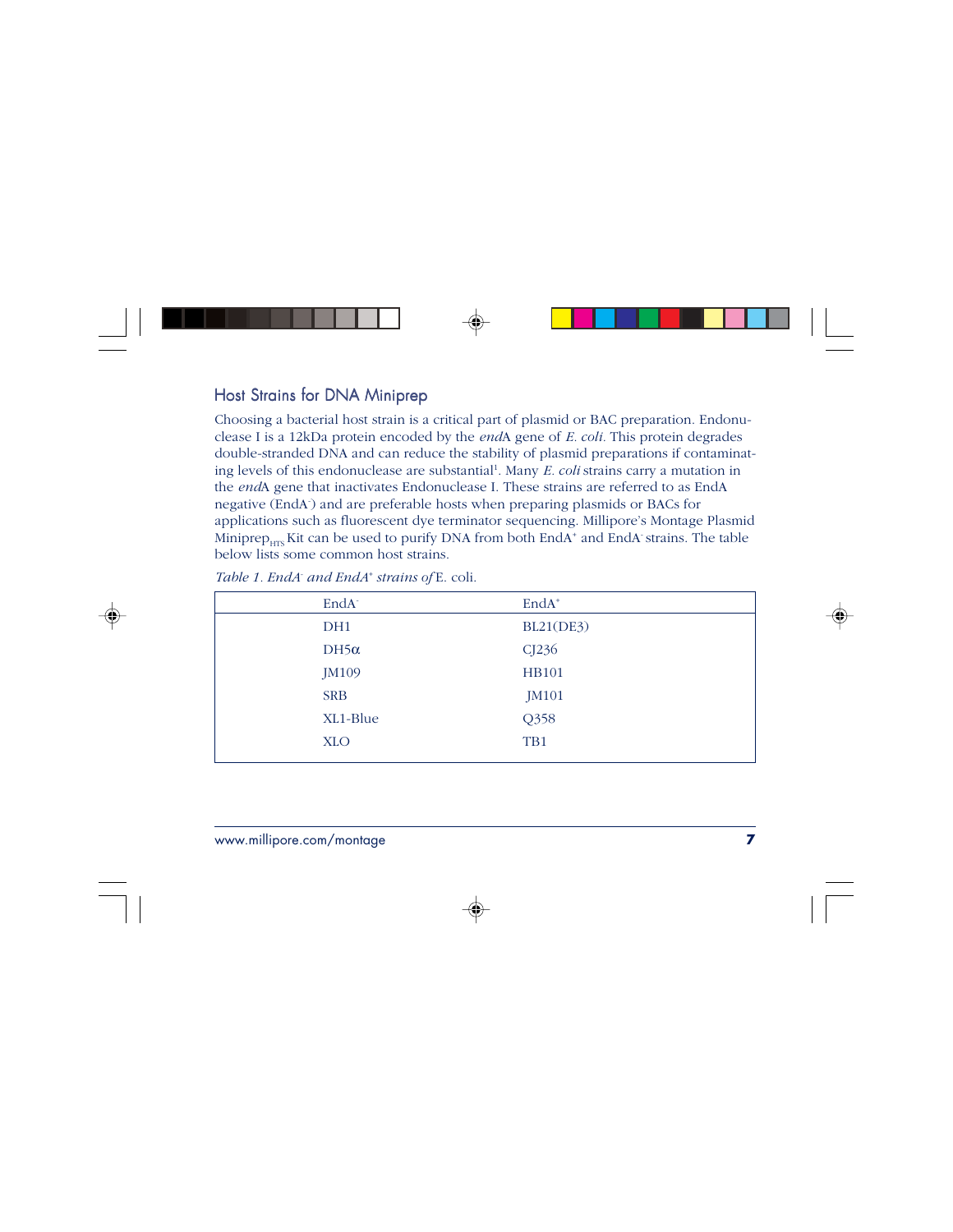### Culture Media and Antibiotics

Cultures grown for plasmid or BAC preparation should always be picked from a single colony taken from a plate containing a selective agent. Antibiotics should be used at every stage of growth<sup>2</sup>, because many plasmids and BACs do not contain the par locus that ensures equal segregation of plasmids during cell division. In addition, the stability of many antibiotics decreases during culturing. Therefore, exceeding the prescribed culturing times may result in decreased DNA yields and/or reduce the quality of the purified samples.

#### Procedure

1. Culture the bacterial host prior to purification of the DNA in 2x Luria-Bertani (Miller) broth. Use of other media (i.e., 2xYT or TB) is not recommended as it will result in reduced yield and/or clogging of the purification plates.

#### **Formulation for 1 Liter (L) of 2x LB (Miller) media:**

| Tryptone      | 20g             |
|---------------|-----------------|
| Yeast Extract | 10 <sub>g</sub> |
| <b>NaCl</b>   | 10 <sub>g</sub> |

Mix media components in a final volume of 1 liter (L) using Milli- $O^{\circ}$  grade water and sterilize by filtration using a Stericup® filter cup or autoclaving prior to use.

- 2. Inoculate *E. coli* host into 1 mL aliquots (for plasmid) or 1.5 mL aliquots (for BAC) of  $2x$  LB (Miller) plus antibiotic (e.g.,  $12.5 \text{ ug/mL}$  chloramphenicol for BACs) in the provided sterile 96-well culturing blocks.
- 3. Cover the blocks with the aluminum foil tape and puncture 3–4 holes in each well to insure appropriate aeration. Secure the block in a shaking incubator and incubate at 37 °C and 320 rpm for 20–24 hours (optimal speed will vary depending on the geometry of the incubator). The final OD650 reading should be in the range of 3–5.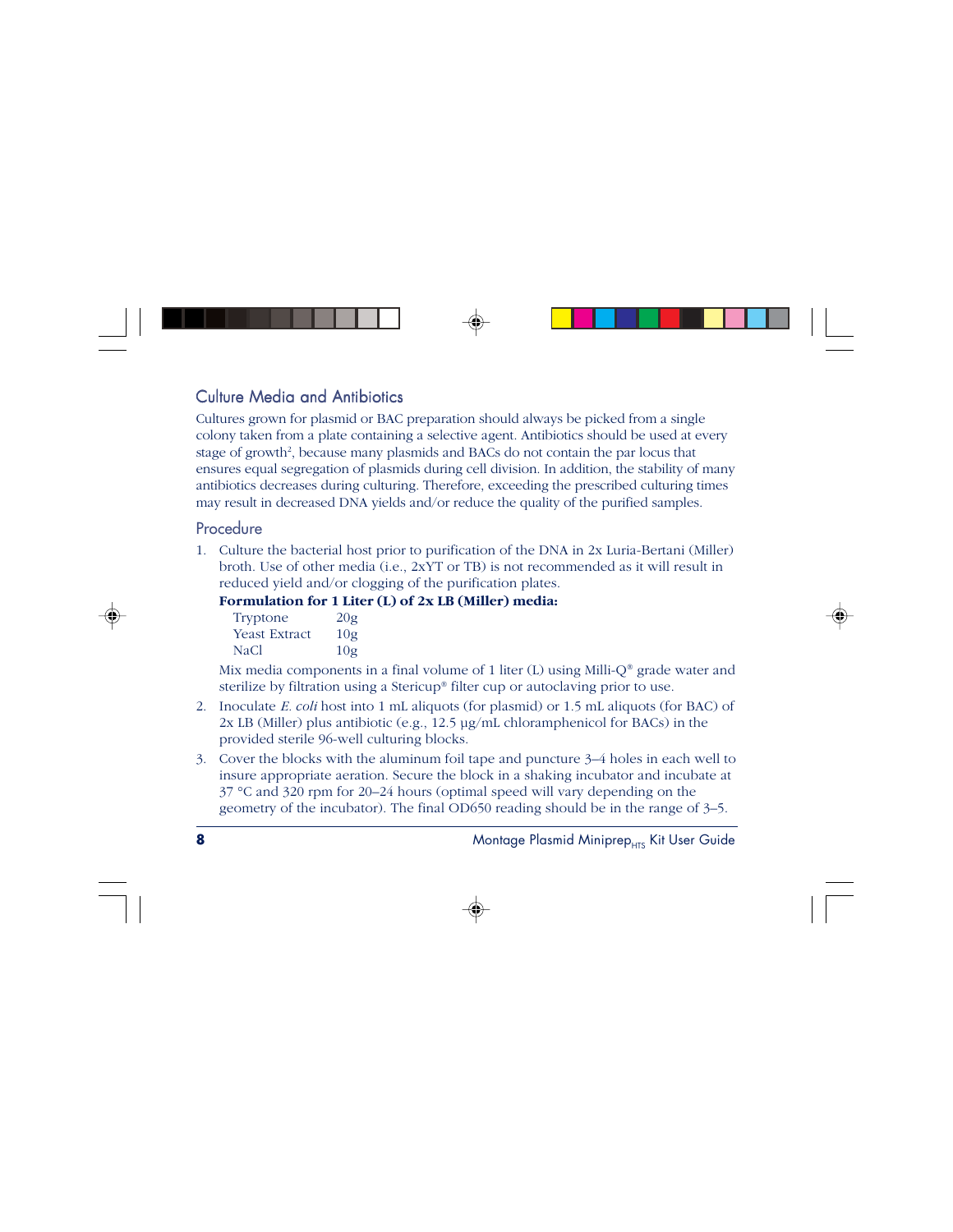## Protocol Guidelines

Before beginning the protocols for purifying the plasmid or BAC DNA, review the following:

- Add RNase A (total contents of tube) to Solution 1 and mix thoroughly prior to use. If not using the solution immediately, store at  $2^{\circ}$ C to  $8^{\circ}$ C. (All other solutions should be stored at 15 °C to 30 °C.)
- Bring Solution 2 to room temperature before using in order to dissolve detergent that may have precipitated due to lower temperatures during shipping.
- Screw cap on Solution 2 tightly immediately after use in order to avoid destabilization that may occur on exposure to air.

CAUTION: Avoid skin contact with Solution 2 to prevent irritation.

**IIII** The protocol for purifying plasmid DNA continues on page 10.

**IIII** The protocol for purifying BAC DNA continues on page 14.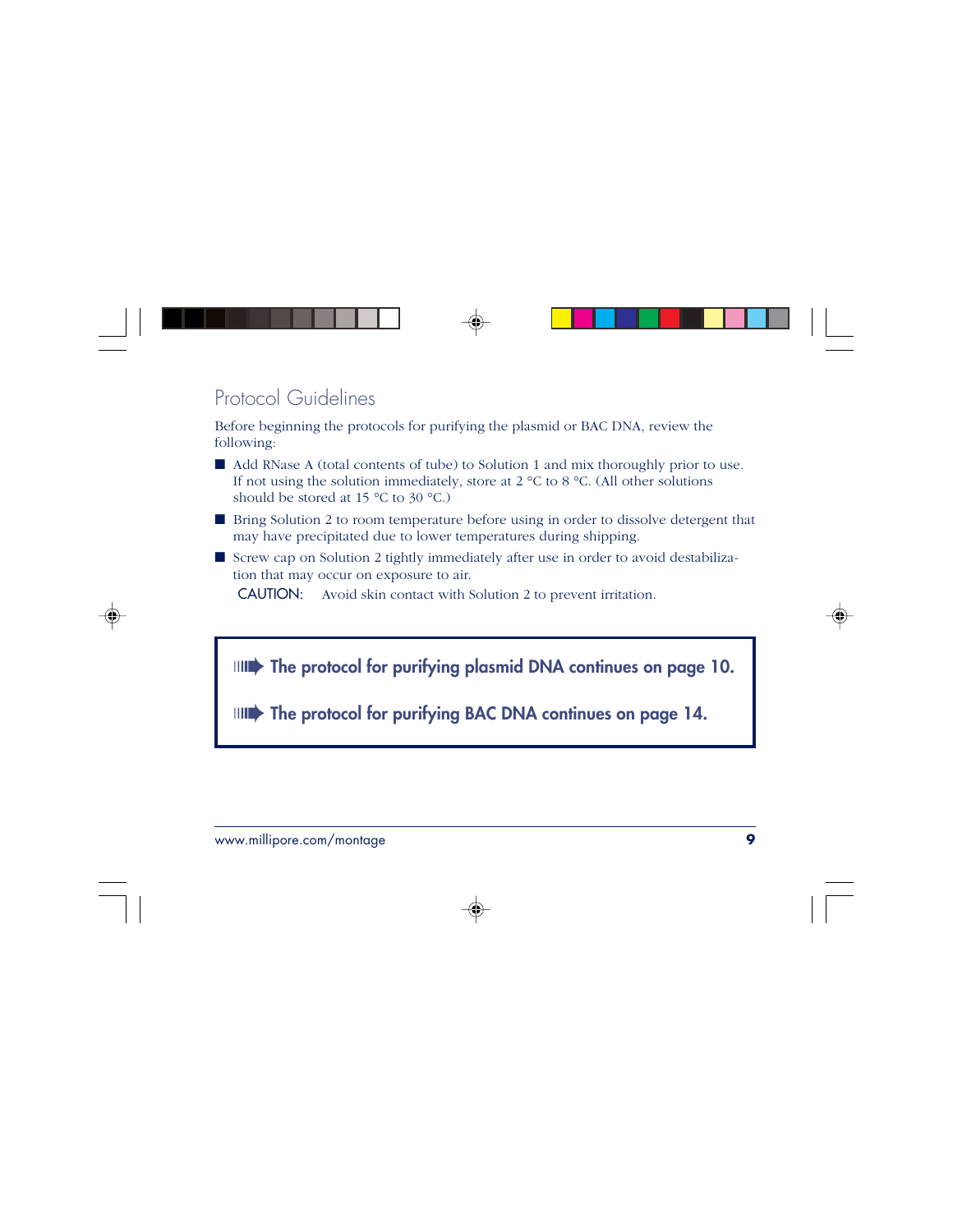

## Overview of Procedure for Plasmid DNA Miniprep

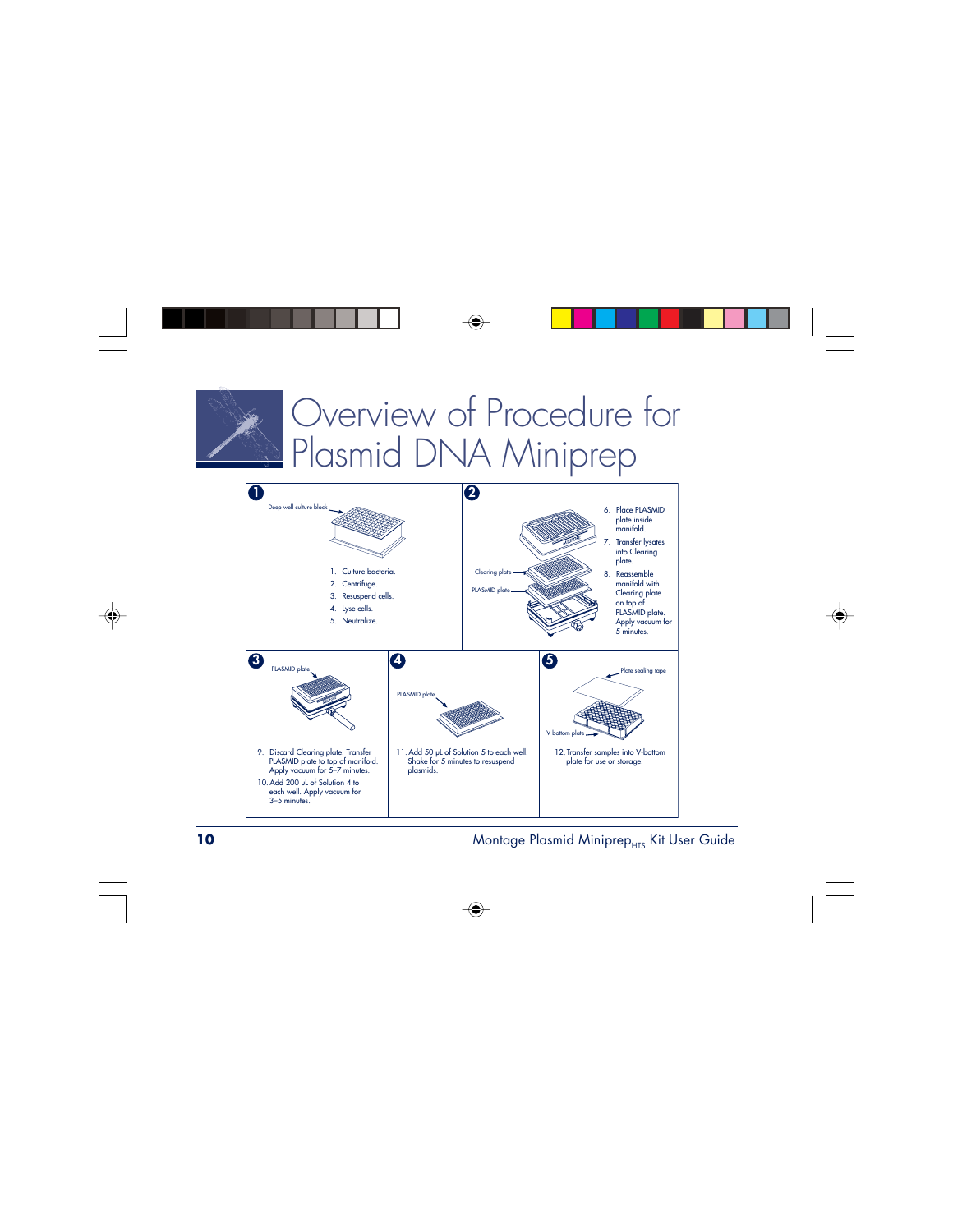## Protocols for Plasmid DNA Miniprep

The protocols described below include a modified version of a common alkaline lysis method for isolation of plasmid DNA from bacteria<sup>3</sup>. All of the necessary reagents are provided with this kit, including the final storage buffer (Solution 5).

Two protocols exist for plasmid miniprep using MultiScreen<sub>HTS</sub> PLASMID Plates: the partial lysate protocol and the full lysate protocol. The partial lysate procedure is faster but the full lysate procedure delivers more plasmid DNA.

High copy number plasmids such as pUC, pBluescript®, and pGEM<sup>4</sup> are recommended for use with this kit in order to achieve optimal plasmid yields.

#### Partial Lysate Protocol

1. Centrifuge deep well blocks at  $1500 \times g$  for 5–7 minutes. After centrifugation, immediately decant culture supernatant to a container for proper disposal. Invert and tap the plates firmly on several layers of paper towels to remove residual culture supernatant.

NOTE: Failure to remove media will add undesired volume to lysate.

2. Resuspend pellets by adding 150 µL of Solution 1 to each well then mixing on a plate shaker, vortexing, or pipetting until cells are totally resuspended.

NOTE: Thorough resuspension of cells is critical for successful lysis.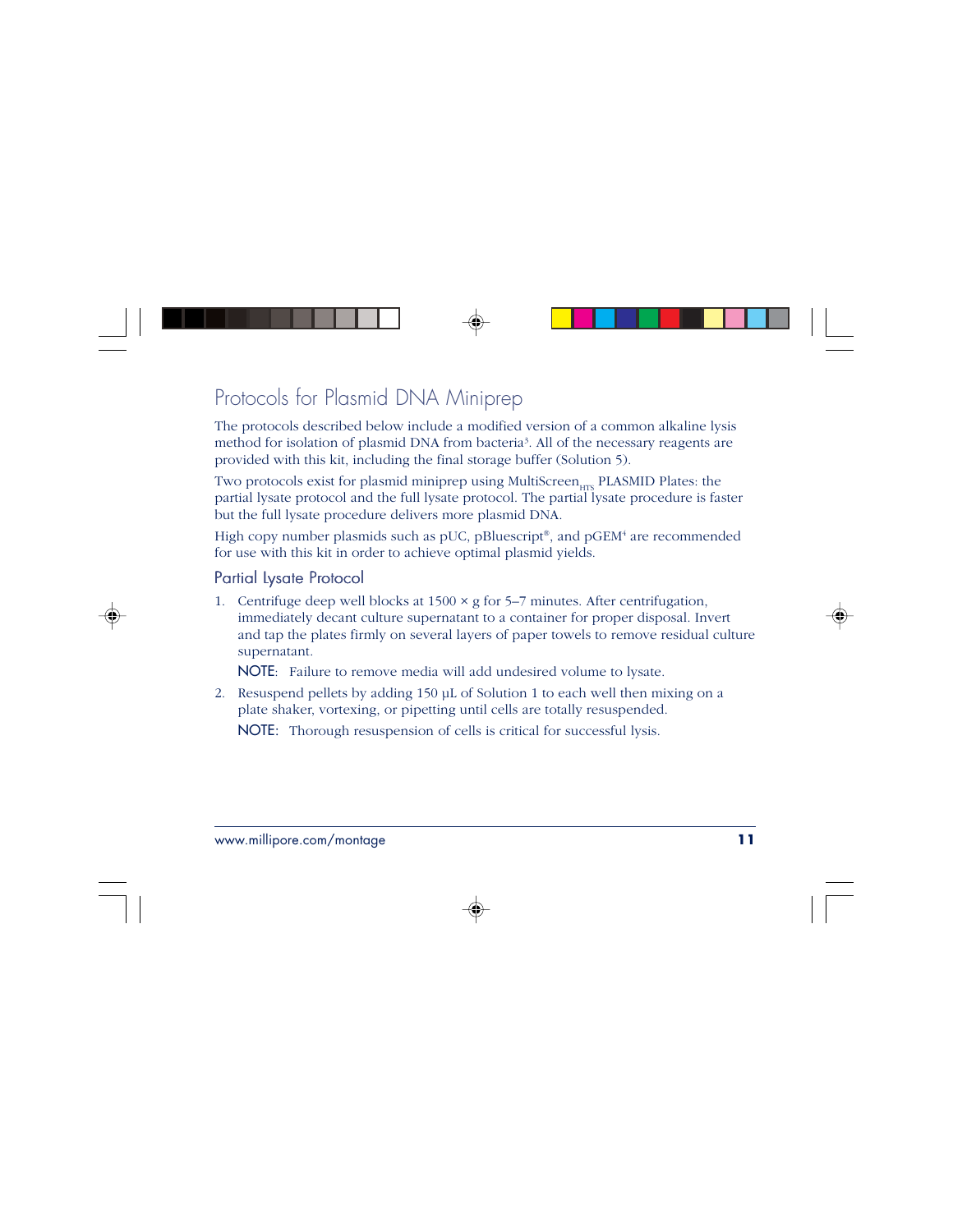#### Partial Lysate Protocol, continued

- 3. Add 150 µL of Solution 2 to each well. Mix immediately and vigorously with a plate shaker for 1 minute. Incubate for an additional 2 minutes at room temperature. NOTE: Total lysis time should not exceed 5 minutes.
- 4. Add 150 µL of Solution 3 to each well. Mix immediately and thoroughly with a plate shaker for 2 minutes. At this point, the bacterial lysate is ready for transfer to the MultiScreen<sub>HTS</sub> CLEARING plate.
- 5. Place the MultiScreen<sub>HTS</sub> PLASMID plate inside the vacuum manifold.
- 6. Pipette 200 µL of lysate from the bottom of each deep well, and dispense into the corresponding well of the MultiScreen<sub>HTS</sub> CLEARING plate. (For processing of entire lysate volume, see "Full Lysate Protocol" below.)
- 7. Place the MultiScreen<sub>HTS</sub> CLEARING plate on top of the MultiScreen<sub>HTS</sub> PLASMID plate. Adjust the vacuum to 8 inches of Hg (0.27 bar - 203 torr.). Apply the vacuum for 5 minutes, drawing the lysate through the clearing plate into the MultiScreen, $_{\text{true}}$ PLASMID plate. Discard the MultiScreen<sub>urs</sub> CLEARING plate.
- 8. Place the MultiScreen<sub>HTS</sub> PLASMID plate on top of the manifold collar. Apply vacuum at 24 inches of Hg (812.7 millibar - 609.6 torr.) for 5–7 minutes, or until wells are empty. Direct filtrate to waste.
	- NOTE: Filtration time is sample, temperature, and pressure dependent. The filters will appear shiny even after the wells are empty.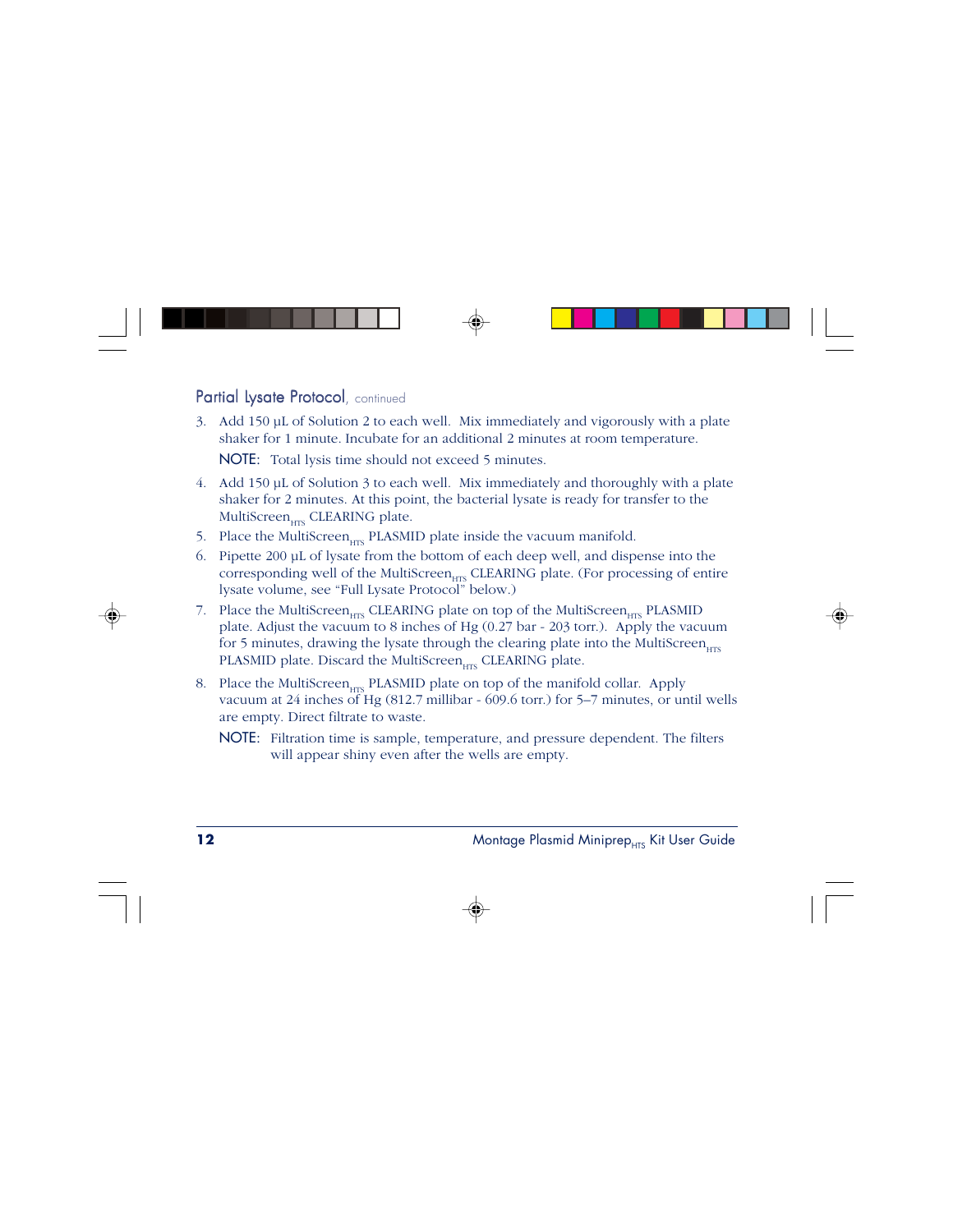#### Partial Lysate Protocol, continued

- 9. Add 200  $\mu$ L of Solution 4 to each well of the MultiScreen<sub>urs</sub> PLASMID plate. Apply vacuum at 24 inches of Hg (812.7 millibar - 609.6 torr.) for 3–5 minutes, or until wells are empty. Direct filtrate to waste.
- 10. Recover plasmid by adding 50  $\mu$ L of Solution 5 to each well of the MultiScreen<sub>urs</sub> PLASMID plate. Shake for 5 minutes on a plate shaker. Alternatively, add Solution 5 to the wells then let the plate sit for 30 minutes. The samples can then be recovered without shaking.
- 11. Pipette retained plasmid from the wells of the MultiScreen $_{\text{HTS}}$  PLASMID plate into the V-bottom plate for storage. Use the sealing tape to seal wells of the V-bottom storage plate. Alternatively, samples may be stored in sealed MultiScreen $_{\text{HTS}}$  PLASMID plates for several weeks in the refrigerator.

### Full Lysate Protocol

An alternative protocol may be used to maximize plasmid yields from the same bacterial cultures described above. Simply use 100 µL each of the solutions in steps 2, 3, and 4. Instead of loading only 200 µL of the bacterial lysate into the clearing plate as described in step 6 of the partial lysate protocol above, load the entire lysate volume into the clearing plate and proceed with steps 7–12 as usual. The filtration times for this alternate protocol will be greater, but the increase in plasmid yield is significant.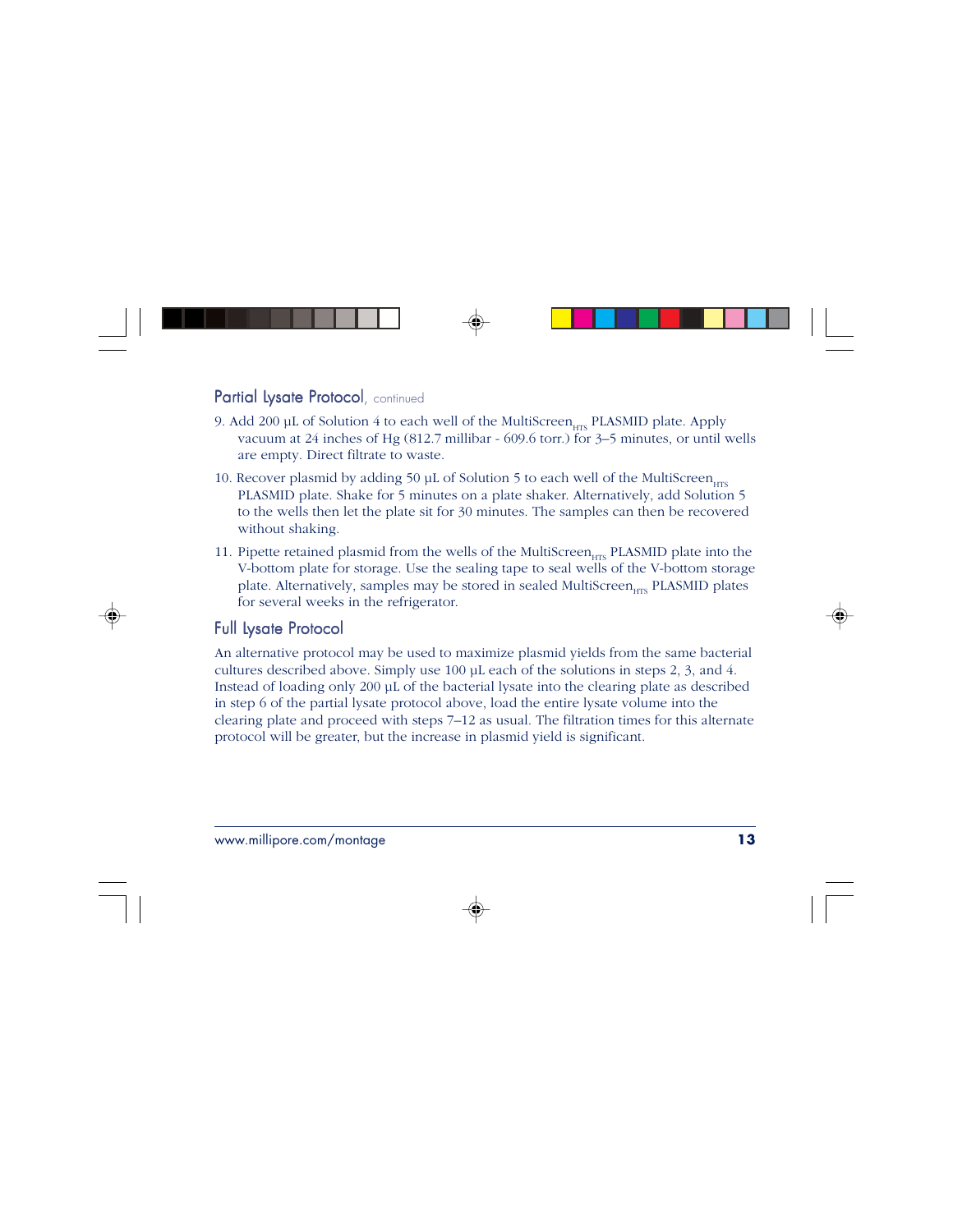#### Overview of Procedure for **BAC DNA Miniprep** O 2 9 Place PLASMID plate inside Deep well culture block  $m$ anifold 10. Transfer lysates into Clearing plate. 1. Culture bacteria. 11 Reassemble 2. Centrifuge. manifold with Clearing plate -3. Freeze cell pellets. Clearing plate 4. Thaw at room temperature for 15 mins. PLASMID plate on top of 5. Resuspend cells. PLASMID plate. Apply vacuum at 6. Lyse cells. 8 inches Ha for 7. Neutralize. 5 minutes or until 8. Pipette up and down three times. wells are empty. PLASMID plate 8 Δ 6 Plate sealing tape

PLASMID plate

14. Add 35 µL of Solution 5 to each well.

12. Discard Clearing plate. Transfer

empty.

empty.

PLASMID plate to top of manifold. Apply vacuum at 24 inches Ha for 6-10 minutes or until wells are



V-bottom pla

15. Transfer samples into V-bottom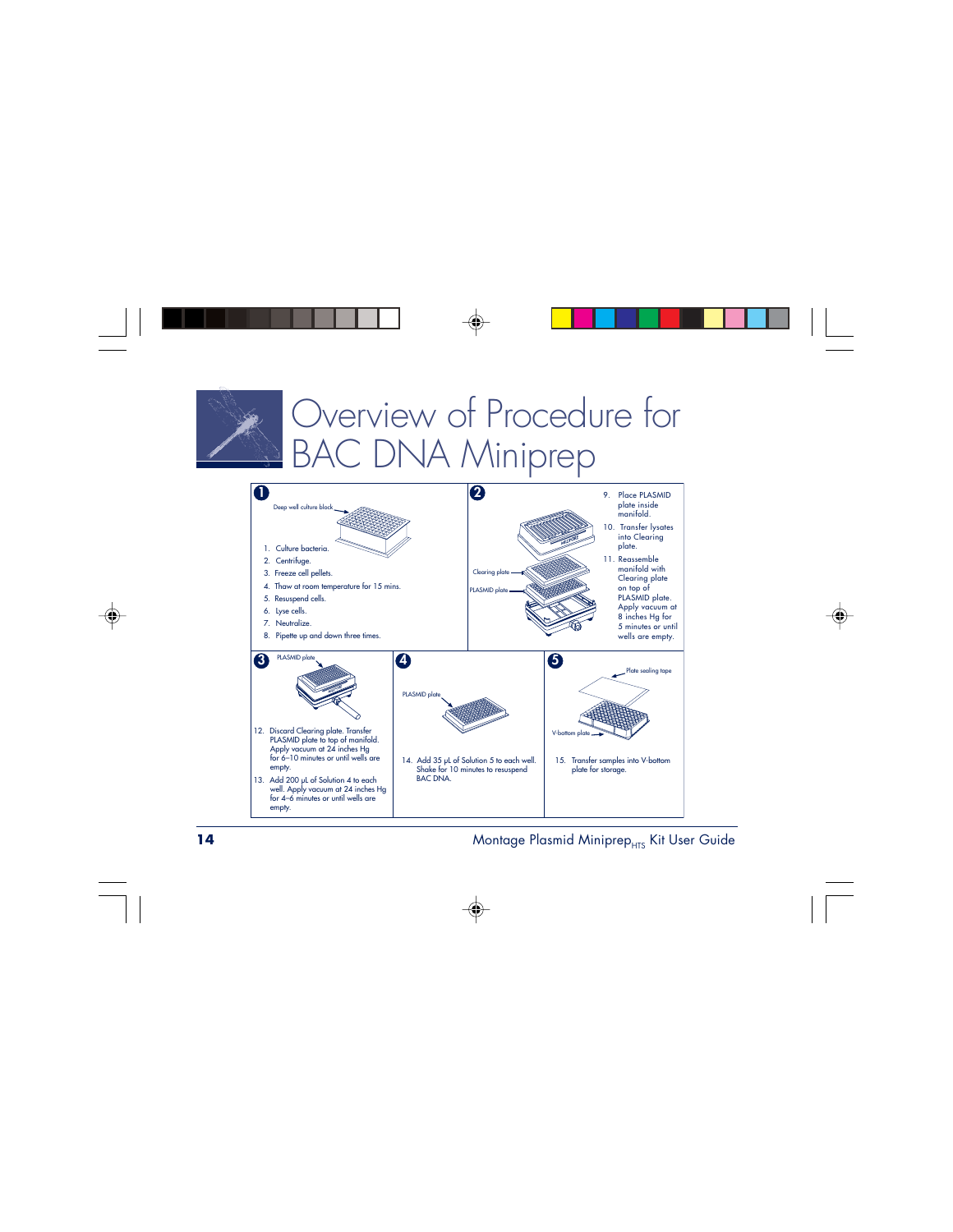## Protocol for BAC DNA Miniprep

Since their development, bacterial artificial chromosomes have been used to manipulate large fragments of genomic DNA<sup>5</sup> and are the vehicles of choice for the cloning and sequencing of large regions of genomic DNA. Like plasmid DNA, BAC DNA is replicated in an *E. coli* host. However, the low copy number of the BAC vectors (1–2 copies per cell) greatly reduces the yield per unit of culture volume. The procedure for BAC DNA purification is designed to optimize DNA yields, and includes a modified version of a common alkaline lysis method used for isolation of plasmid DNA from bacteria<sup>3</sup>.

- 1. Centrifuge deep well blocks at  $1500 \times g$  for 10 minutes. After centrifugation, immediately decant culture supernatant to a container for proper disposal. Invert and tap the plates firmly on absorbent paper/pads to remove residual culture supernatant. NOTE: Failure to remove media will add undesired volume to lysate.
- 2. Freeze the plates containing the pellets at -20  $\degree$ C for 1 hour (if desired the samples can be frozen for up 24 hours prior to processing).

NOTE: Freezing the pellets improves resuspension and yield of BAC DNA.

3. Allow the pellets to thaw at room temperature for 15 minutes.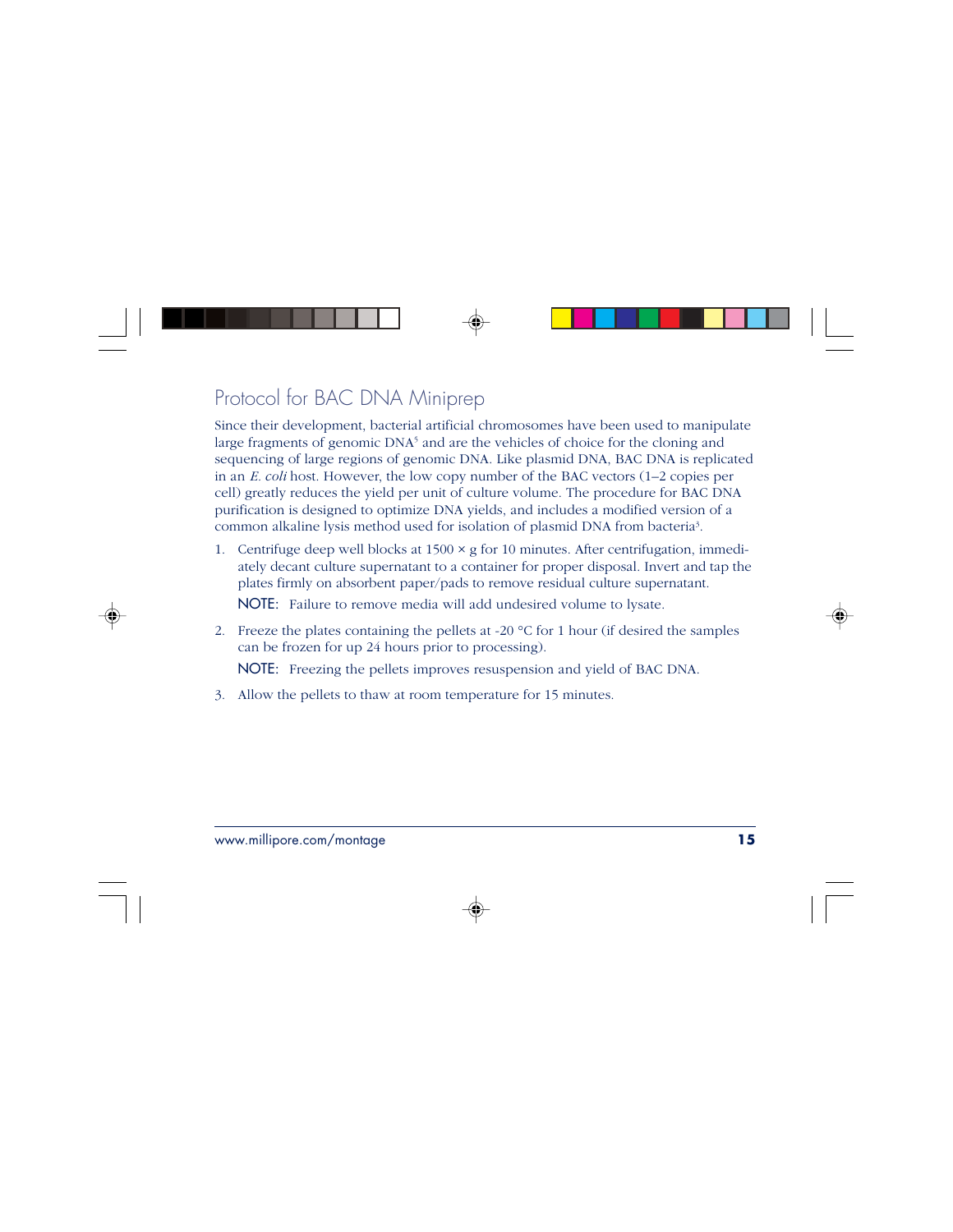## Protocol for BAC DNA Miniprep, continued

- 4. Resuspend pellets by adding 100 µL of Solution 1 (containing RNase A) to each well then mixing on a plate shaker for 5 minutes until cells are completely resuspended. If the cells are not completely resuspended, increase the shaking time as needed. Alternatively, resuspension may be achieved by vortexing or pipetting.
	- NOTE: Thorough resuspension of cells is critical for successful lysis. No pellets should be visible at the bottom of the wells.
- 5. Add 100 µL of Solution 2 to each well without mixing or shaking. Incubate at room temperature for 5 minutes.

NOTE: Mixing after the addition of Solution 2 may decrease yield.

- 6. Add 100 µL of Solution 3 to each well. Mix immediately for 2 minutes using a plate shaker.
- 7. Pipette the entire volume of lysate up and down three times to break up any large clumps of flocculent.
- 8. Place the MultiScreen<sub>try</sub> PLASMID plate inside the vacuum manifold for filtrate collection.
- 9. Pipette the entire lysate volume from the bottom of each deep well and dispense into the corresponding well of the MultiScreen<sub>UTS</sub> CLEARING plate (labeled "CLEARING").
- 10. Place the MultiScreen<sub>HTS</sub> CLEARING plate on top of the MultiScreen $_{\text{HTS}}$  PLASMID plate. Adjust the vacuum to 8 inches of Hg (270 millibar/200 torr). Draw the lysate through the clearing plate into the PLASMID plate by applying vacuum for 5 minutes or until the wells are empty. See the manifold user guide for details. Discard the MultiScreen<sub>urs</sub> CLEARING plate.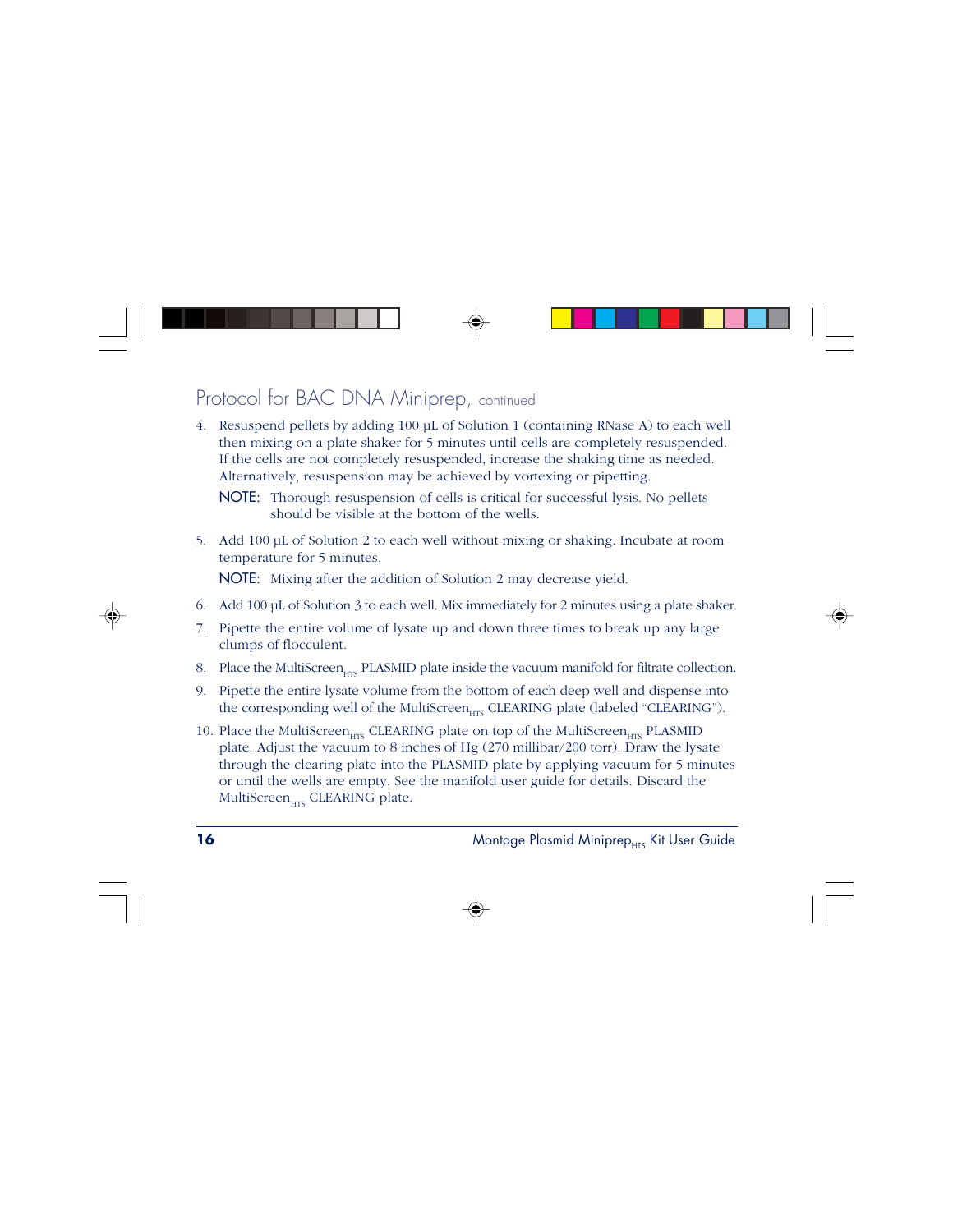## Protocol for BAC DNA Miniprep, continued

- 11. Place the MultiScreen<sub>urs</sub> PLASMID plate containing clarified lysates on top of the empty manifold. Apply vacuum at 24 inches of Hg (810 millibar/610 torr) until wells are empty. Direct filtrate to waste. When filtration is complete, switch off vacuum.
	- NOTE: Filtration time is sample, temperature, and pressure dependent. The filters will appear shiny even after the wells are empty.
- 12. Add 200 µL of Solution 4 to each well of the MultiScreen<sub>HTS</sub> PLASMID plate. Apply vacuum at 24 inches of Hg (810 millibar/610 torr) until wells are empty. Direct filtrate to waste. When filtration is complete, switch off vacuum.
- 13. Resuspend BAC DNA samples by adding 35 µL of Solution 5 to the wells of the MultiScreen<sub>urs</sub> PLASMID plate. After adding Solution 5 to the wells, shake for 10 minutes on a plate shaker.
- 14. Pipette retained BAC DNA from the wells of the MultiScreen<sub>urs</sub> PLASMID plate into the V-bottom plate for storage. The recovery volume can be maximized by tilting the MultiScreen $_{\text{trrs}}$  PLASMID plate before collecting the sample. Use the sealing tape to seal wells of the V-bottom storage plate.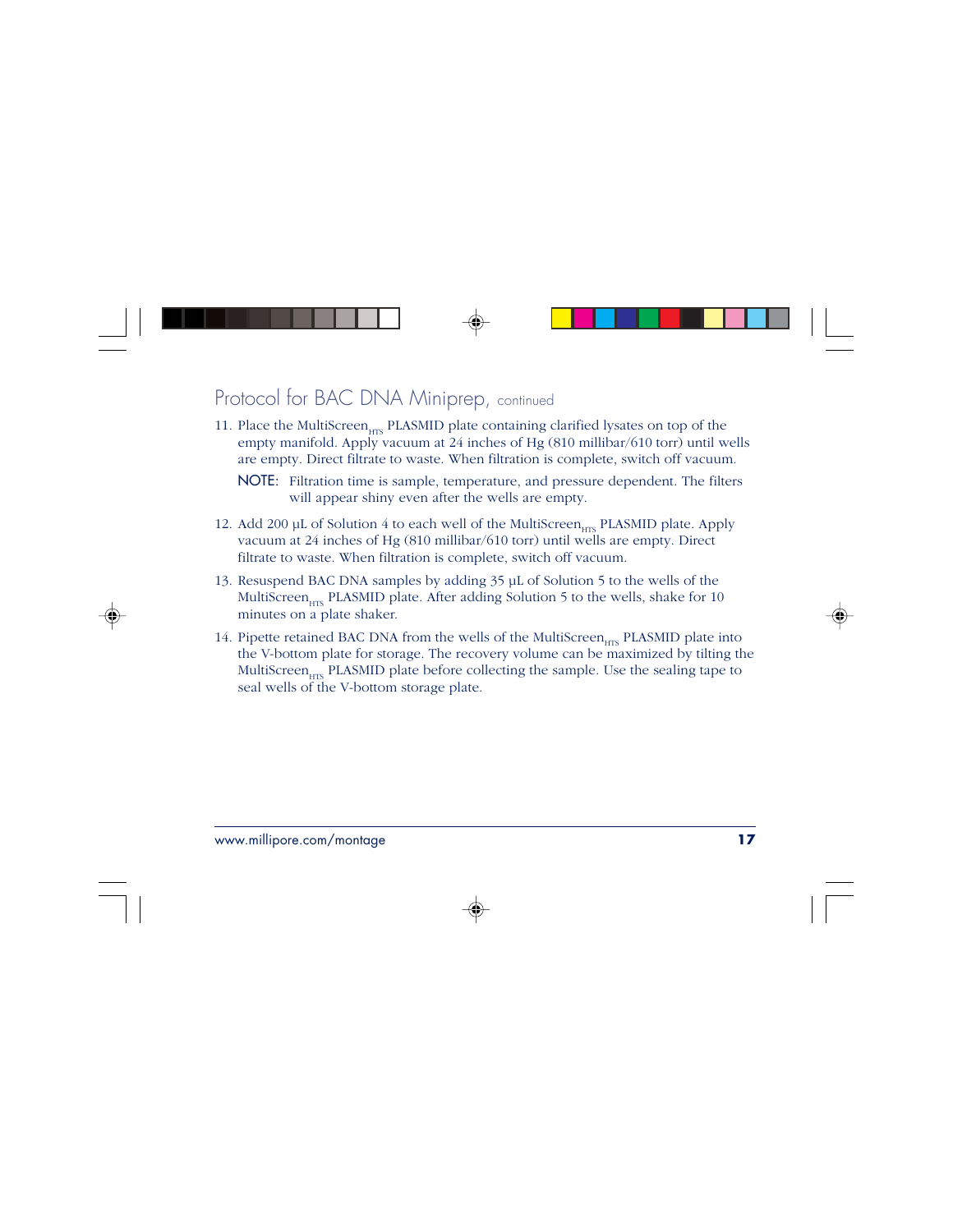## Procedure for Sequencing BAC DNA

In order to simplify sample processing, we have optimized protocols for direct end sequencing<sup>6</sup> of BAC DNA samples resuspended in Solution 5. The sequencing protocol described below uses a fixed volume of dissolved BAC DNA (10 µL), accommodating a range of BAC DNA yields that we have observed when processing 96-clone BAC library plates (human chromosome 22 library, Invitrogen/Research Genetics). Although each BAC clone has its own optimal window for the amount of BAC template used in cycle sequencing reactions, the sample volume we prescribe has produced the highest number of Phred 20 bases7,8 and the lowest variation in scores across a 96 well plate in titration experiments.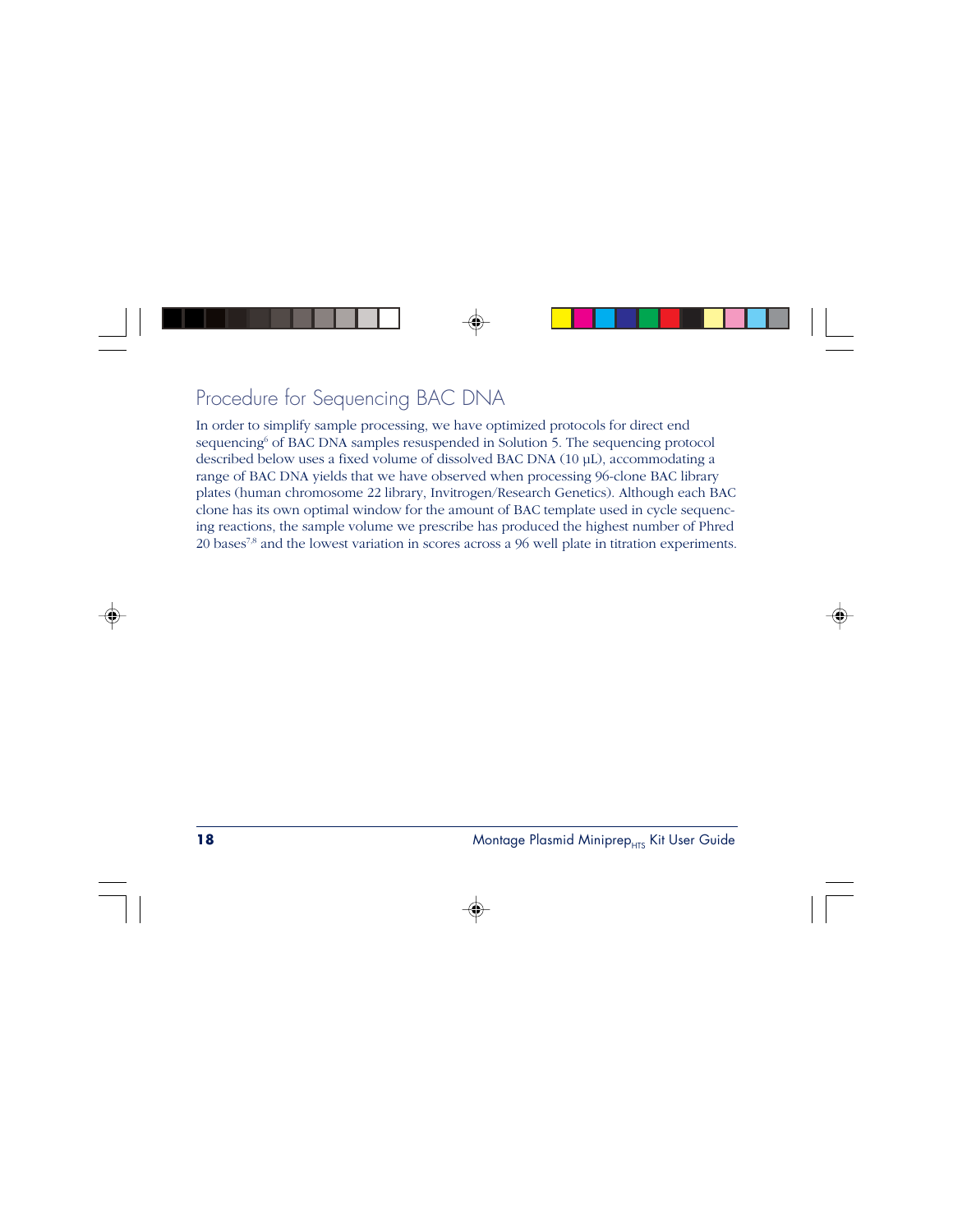## Reaction Set-up

Assemble a 1/4x BigDye® Terminator DNA sequencing reaction as outlined below. As with any DNA sequencing protocol, optimal primer design is essential for high quality DNA sequence results.

|                                         | 1/4x Reaction |
|-----------------------------------------|---------------|
| <b>BAC DNA</b>                          | $10 \mu L$    |
| BigDye Terminator v3.1                  | $2 \mu L$     |
| ABI 5X Sequencing Buffer                | $3 \mu L$     |
| $10 \mu M$ Primer $(10 \text{ pmoles})$ | $1 \mu L$     |
| Milli-Q water                           | $4 \mu L$     |
| Total volume                            | $20 \mu L$    |

NOTE: Although other sequencing reaction scales may provide satisfactory sequencing results, users should balance any potential cost savings resulting from reaction miniaturization against the shorter read lengths and lower pass rates typically obtained with increased miniaturization.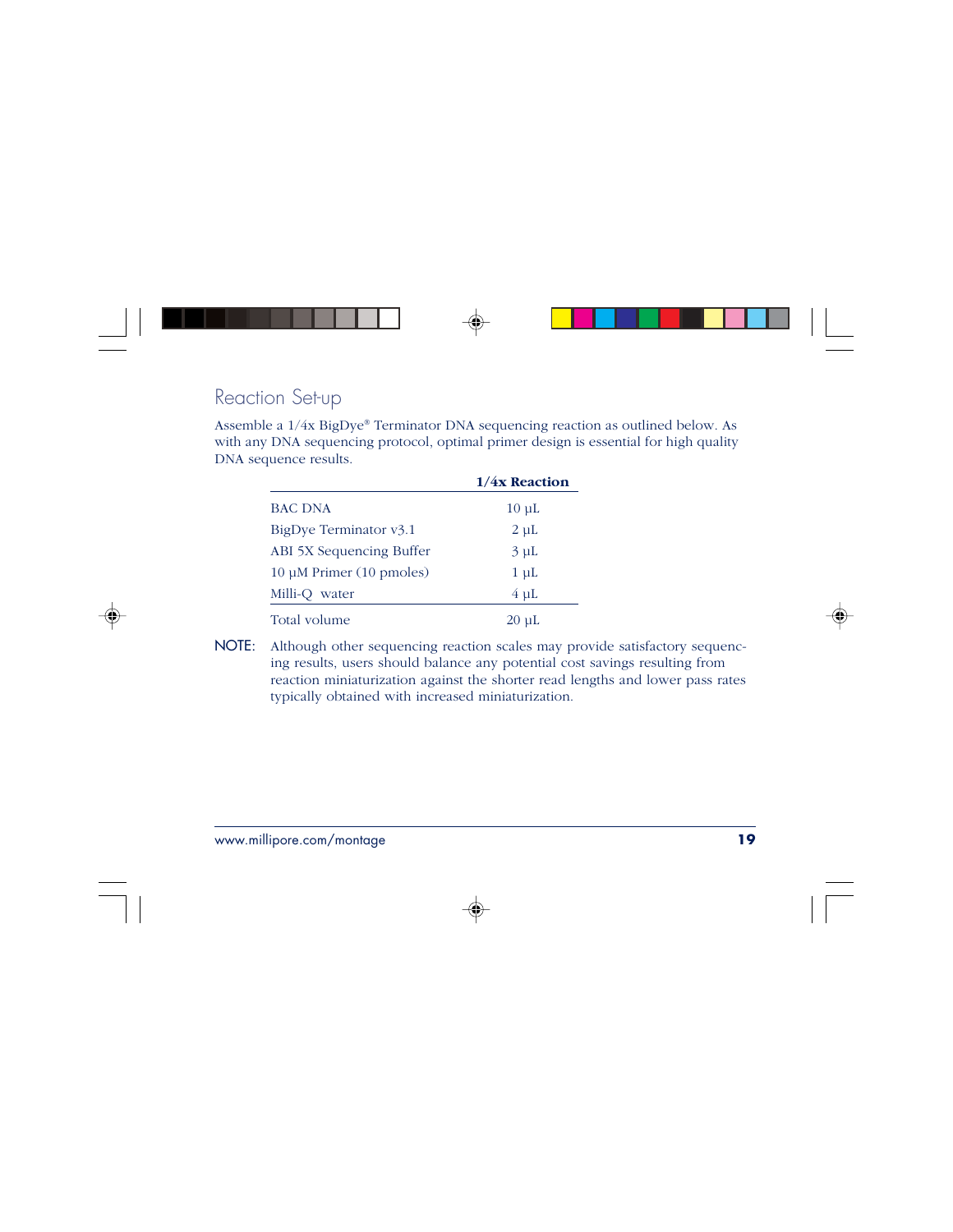## Cycling Conditions

Following addition of all components to the sequencing reaction, mix well and spin briefly to insure that all of the liquid is at the bottom of the wells. Appropriate sealing of the wells is essential to minimize volumetric loss during thermal cycling. Cycle reaction according to the following program (100 cycles should be used to maximize the production of sequencing products):

- 1. 95 °C for 5 minutes
- 2. 95 °C for 30 seconds
- 3. 50 °C for 10 seconds
- 4. 60 °C for 4 minutes
- 5. Repeat steps 2–4 for a total of 100 cycles
- 6. Hold at  $4^{\circ}$ C.
- NOTE: The annealing temperature was optimized for use with a T7 primer (5'-TAA TAC GAC TCA CTA TAG GG-3') and the vector pBACe3.6. Optimization of annealing temperature may be required when other vectors/primer combinations are employed.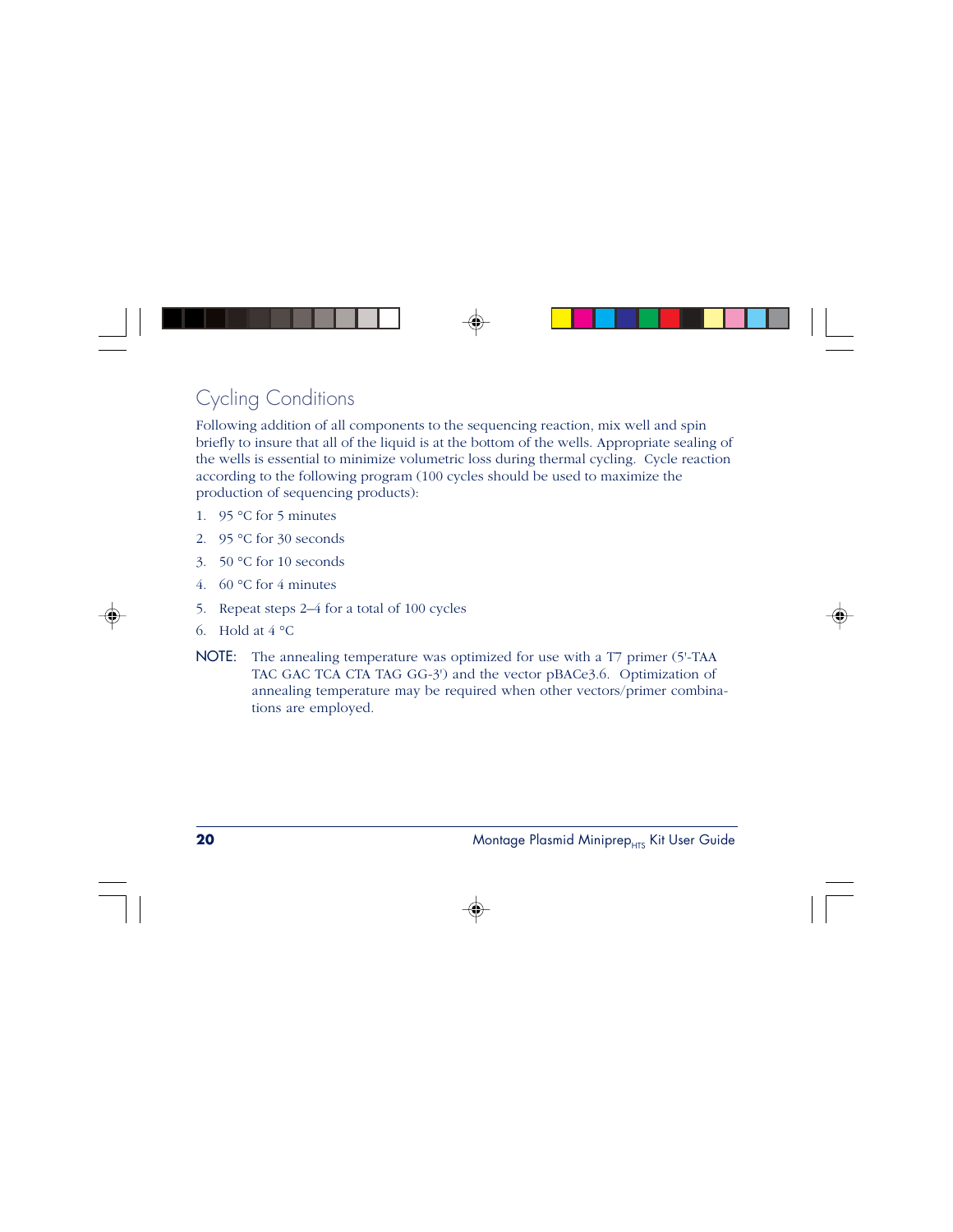

This section outlines how to troubleshoot problems you may encounter when performing plasmid DNA Miniprep or BAC DNA Miniprep.

### Plasmid DNA Miniprep Issues

| Problem            | <b>Possible Causes</b>                     | <b>Suggestions</b>                                                                                                                                           |
|--------------------|--------------------------------------------|--------------------------------------------------------------------------------------------------------------------------------------------------------------|
| Low plasmid yields | Inadequate resuspension<br>of cell pellets | Ensure that cells are completely<br>resuspended in Solution 1 prior to<br>addition of Solution 2. Failure to do so<br>will result in reduced plasmid yields. |
|                    | No antibiotic added<br>to media            | Ensure that antibiotics are added at<br>every stage of bacterial culturing.                                                                                  |
|                    | Inappropriate<br>culturing times           | Adhere to culturing conditions<br>prescribed in the protocols.                                                                                               |
|                    | Proliferation of<br>non-transformed cells  | Always inoculate cultures from freshly<br>picked colonies grown on a selective<br>plate.                                                                     |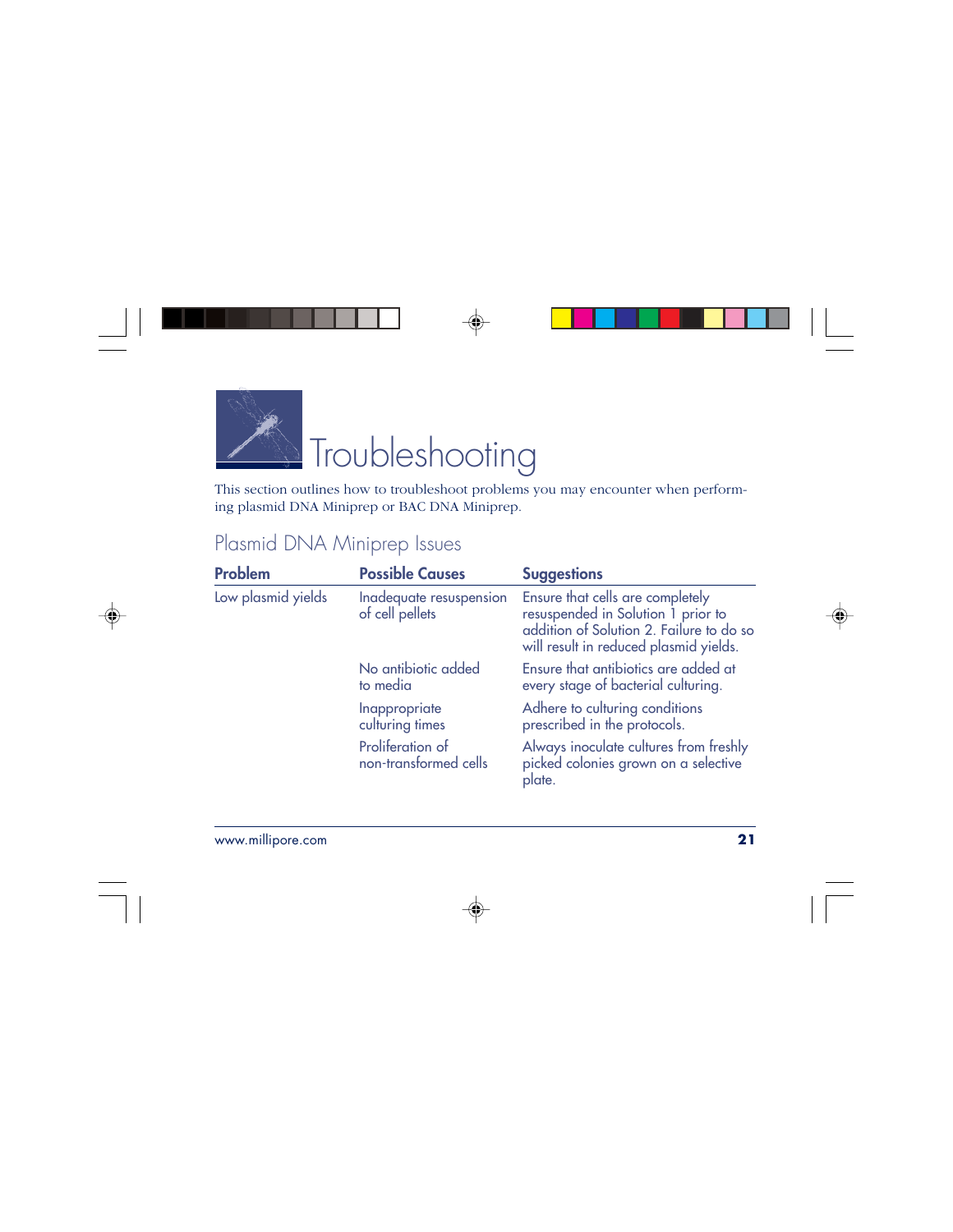### Plasmid DNA Miniprep Issues, continued

| <b>Problem</b>                                                         | <b>Possible Causes</b>                                              | <b>Suggestions</b>                                                                                                        |
|------------------------------------------------------------------------|---------------------------------------------------------------------|---------------------------------------------------------------------------------------------------------------------------|
| Low plasmid yields                                                     | Low copy number<br>plasmid used                                     | Use high copy number plasmids<br>such as pUC, pBluescript, and<br>pGEM.                                                   |
|                                                                        | Overdrying PLASMID<br>plate                                         | Stop vacuum when wells appear<br>empty.                                                                                   |
| Plates separating                                                      | No underdrain<br>support grid                                       | Use Millipore manifold or equivalent<br>with support grid.                                                                |
| Wells not filtering<br>uniformly                                       | Airlock due to bubble<br>in the well                                | Agitate the lysate until bubble<br>surfaces.                                                                              |
| Slow filtration                                                        | Use of weak or house<br>vacuum                                      | Use a portable vacuum pump that<br>produces at least 24 inches of Hg<br>(812.7 millibar - 609.6 torr.) vacuum<br>strength |
| Nicking or<br>denaturation<br>of plasmid DNA;<br>poor plasmid quality. | Excessive incubation<br>at the alkaline lysis<br>step (Solution 2). | Do not exceed the incubation time<br>specified in the protocol and avoid<br>excessive shaking or vortexing.               |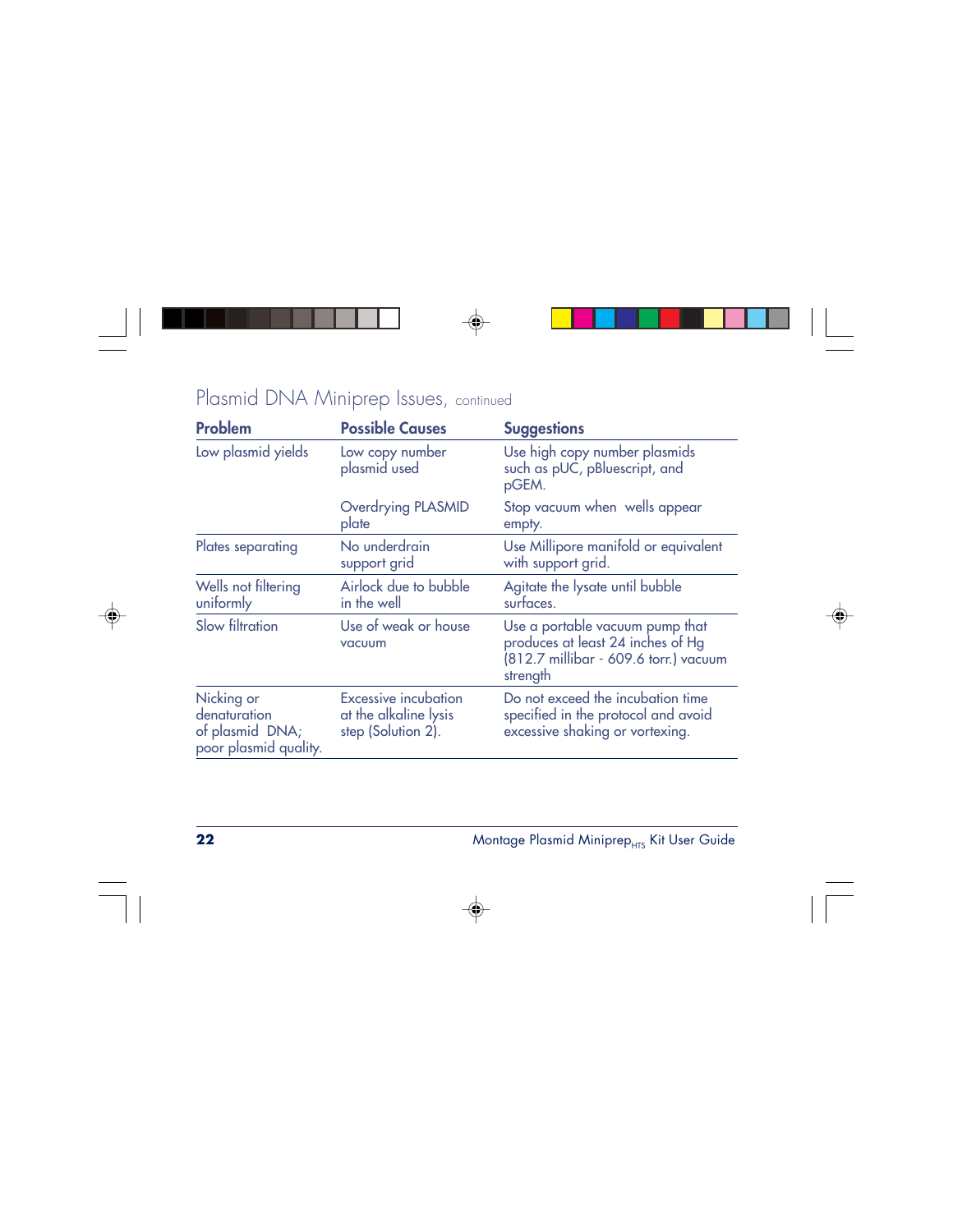## BAC DNA Miniprep Issues

This section outlines how to troubleshoot problems you may encounter when performing BAC DNA Miniprep.

| <b>Problem</b>     | <b>Possible Causes</b>                     | <b>Suggestions</b>                                                                                |
|--------------------|--------------------------------------------|---------------------------------------------------------------------------------------------------|
| Low BAC DNA yields | Inadequate growth<br>conditions            | Ensure that bacterial cells are grown<br>with adequate aeration and for at<br>least 20 hours.     |
|                    |                                            | Check cell density. $OD_{650}$ should be<br>between 3 and 5.                                      |
|                    | Use of media other than<br>2xLB            | Use of other cell culture media will<br>result in low yields.                                     |
|                    | pellets prior to<br>resuspension           | Failure to freeze bacterial Freezing of cell pellets improves cell<br>resuspension efficiency.    |
|                    | Inadequate resuspension<br>of cell pellets | Ensure that cells are completely<br>resuspended in Solution 1 prior to<br>addition of Solution 2. |
|                    | No antibiotic added                        | Ensure that antibiotics are added at to<br>media every stage of bacterial<br>culturing.           |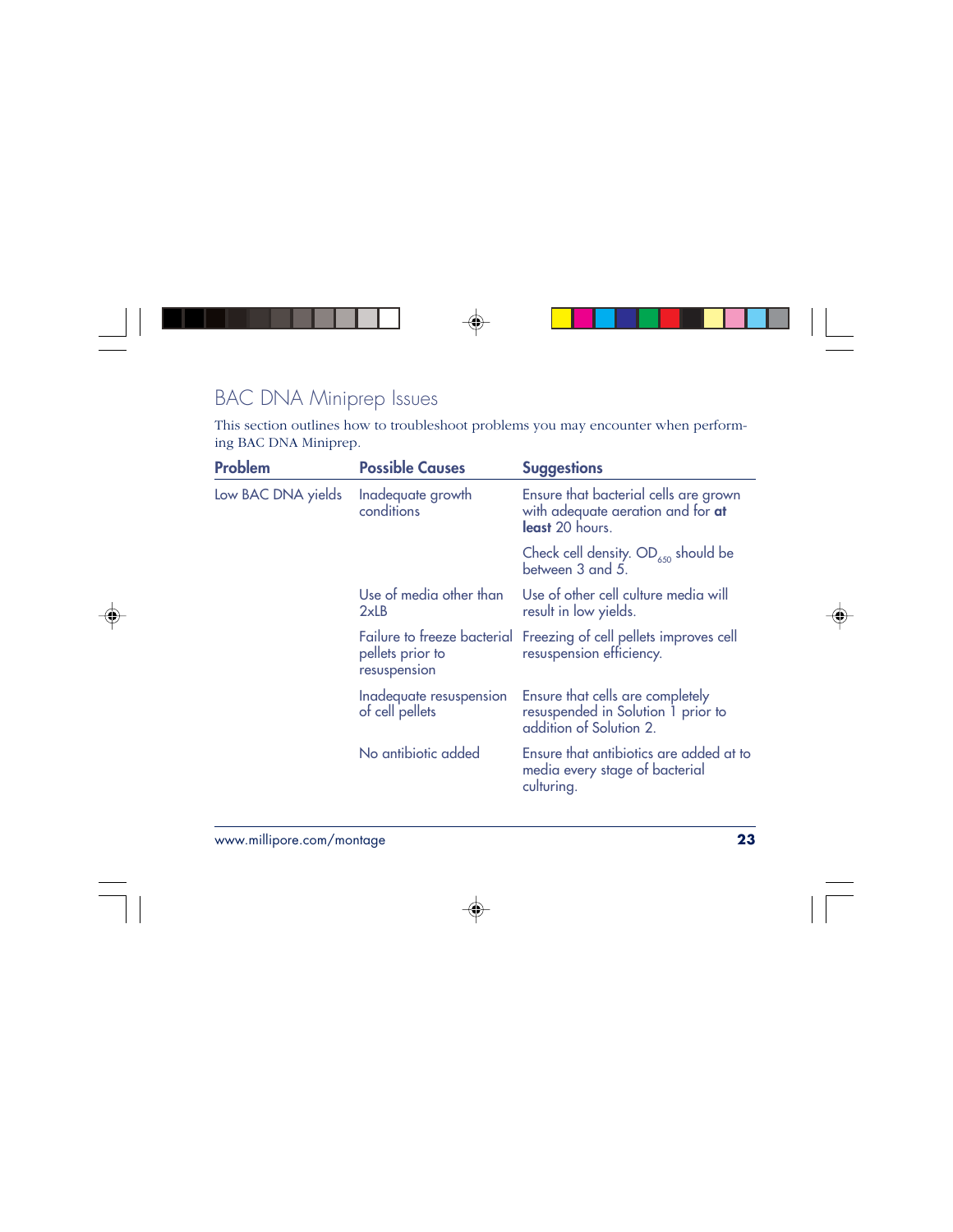### BAC DNA Miniprep Issues, continued

| <b>Problem</b>                   | <b>Possible Causes</b>                                                                                    | <b>Suggestions</b>                                                                                                                                                              |
|----------------------------------|-----------------------------------------------------------------------------------------------------------|---------------------------------------------------------------------------------------------------------------------------------------------------------------------------------|
| Low BAC DNA Yields               | Over drying of BAC<br>plate                                                                               | Stop vacuum when wells appear<br>empty.                                                                                                                                         |
|                                  | Failure to mix<br>neutralized lysate                                                                      | Mixing of neutralized lysate prior to<br>filtration is essential for optimal yield<br>of BAC DNA.                                                                               |
| Variable BAC DNA<br>yields       | inserts size (50-300 Kb)<br>and low copy number<br>result in variable yield of<br>DNA mass (6-fold range) | Highly variable BAC DNA Molar concentrations of BAC DNA<br>will be equivalent and adequate for<br>downstream applications.                                                      |
| Chromosomal DNA<br>contamination | Excessive shaking or<br>overincubation after<br>addition of Solution 2                                    | Do not exceed the incubation time<br>specified in the protocol and avoid<br>excessive shaking or vortexing.<br>Minimal contamination will not<br>interfere with DNA sequencing. |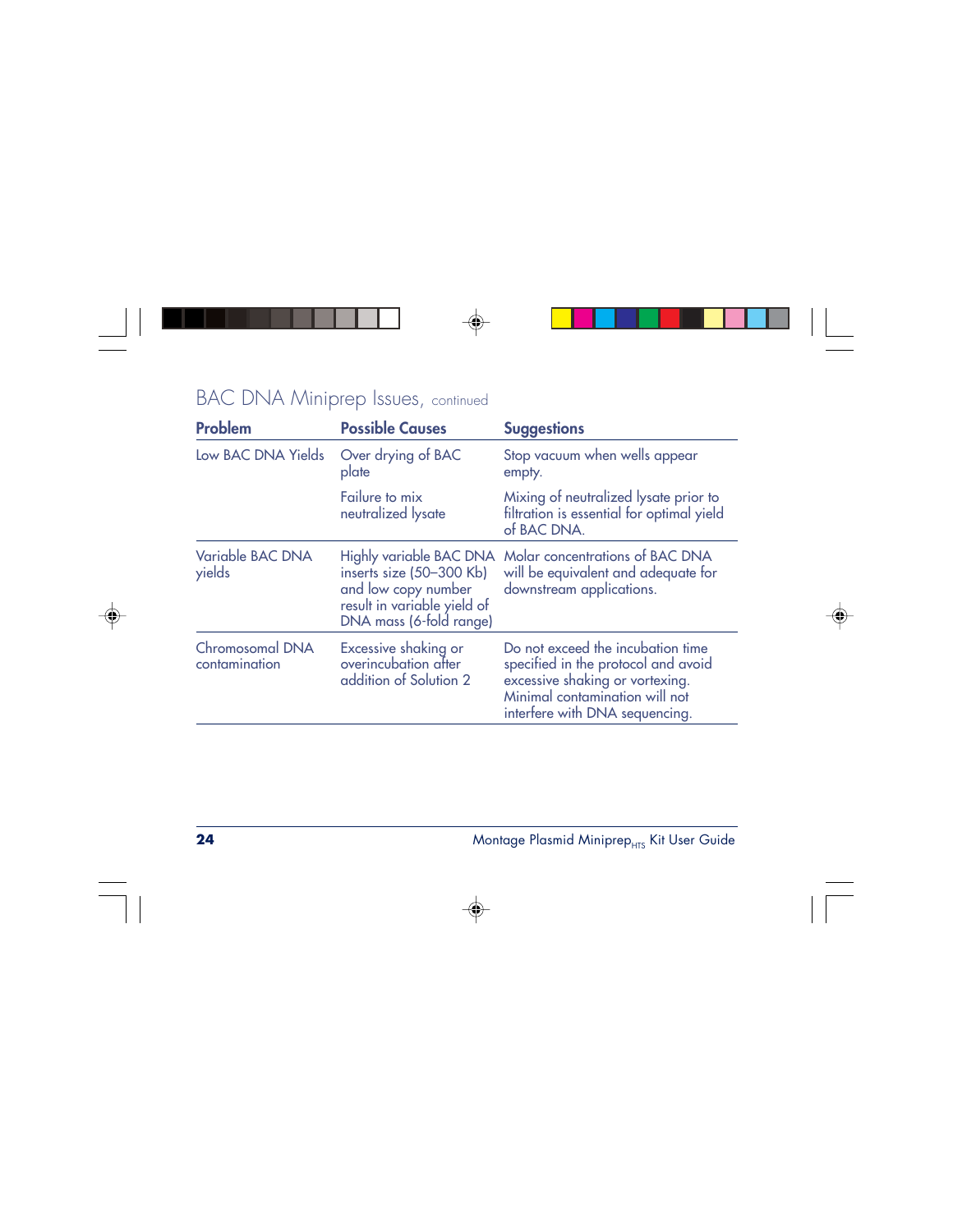### BAC DNA Miniprep Issues, continued

| Problem                               | <b>Possible Causes</b>                                                              | <b>Suggestions</b>                                                                           |
|---------------------------------------|-------------------------------------------------------------------------------------|----------------------------------------------------------------------------------------------|
| No sequence from<br><b>BAC</b> clone. | Not enough BAC DNA<br>in sequencing reaction                                        | Ensure that enough material has been<br>added to sequencing reaction<br>$(>100 \text{ ng}).$ |
|                                       | Use of sequencing<br>chemistries that are not<br>adequate for BAC end<br>sequencing | Use BigDye terminator chemistry.                                                             |
|                                       | <b>BAC</b> end is difficult to<br>sequence.                                         | Redesign primers or use alternative<br>sequencing method for difficult regions.              |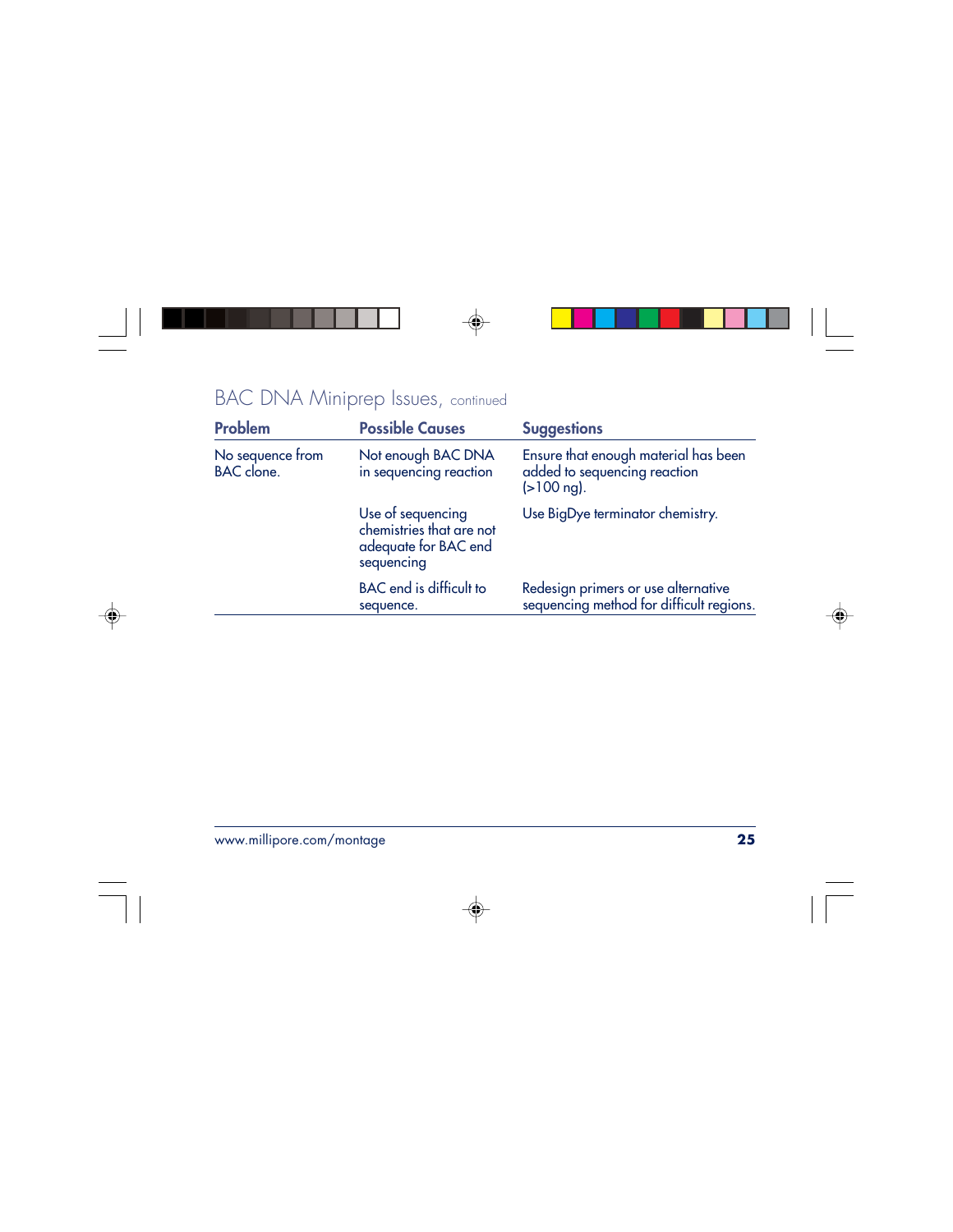

## References

- 1. Taylor R.G., Walker D.C., and McInnes R.R. (1993) "Nucleic Acids Res." 21(7):1677-8.
- 2. Yanisch-Perron, D., Vieira, J. and Messing, J., (1985) Gene 33, 103.
- 3. Birnboim, H.C. and Doly, J. (1979) "A rapid alkaline extraction procedure for screening recombinant plasmid DNA." Nucl. Acids Res. 7, 1513-1522.
- 4. Sambrook, J., Fritsch, E.F., Maniatis, T. eds. (1989). "Molecular Cloning, a laboratory manual," 2nd ed. Cold Spring Harbor Laboratory Press.
- 5. Shizuya H, Birren B, Kim U, Mancino V, Slepak T, Tachiiri Y, Simon M. Cloning and stable maintenance of 300-kilobase-pair fragments of human DNA in Escherichia coli using an F-factor-based vector. Proc. Natl. Acad. Sci. 1992;89:8794–7.
- 6. Kelley JM, Fields CE, Craven MB, Bocskai D, Kim U, Rounsley SD, Adams MD. High throughput direct end sequencing of BAC clones. Nucl. Acids Res. 1999;27:1539–46.
- 7. Ewing B, Green P. Base-calling of automated sequencer traces using phred. II. Error probabilities. Genome Res. 1998;8(3):186–94.
- 8. Ewing B, Hillier L, Wendl MC, Green P. Base-calling of automated sequencer traces using phred. I. Accuracy assessment. Genome Res. 1998;8(3):175–85.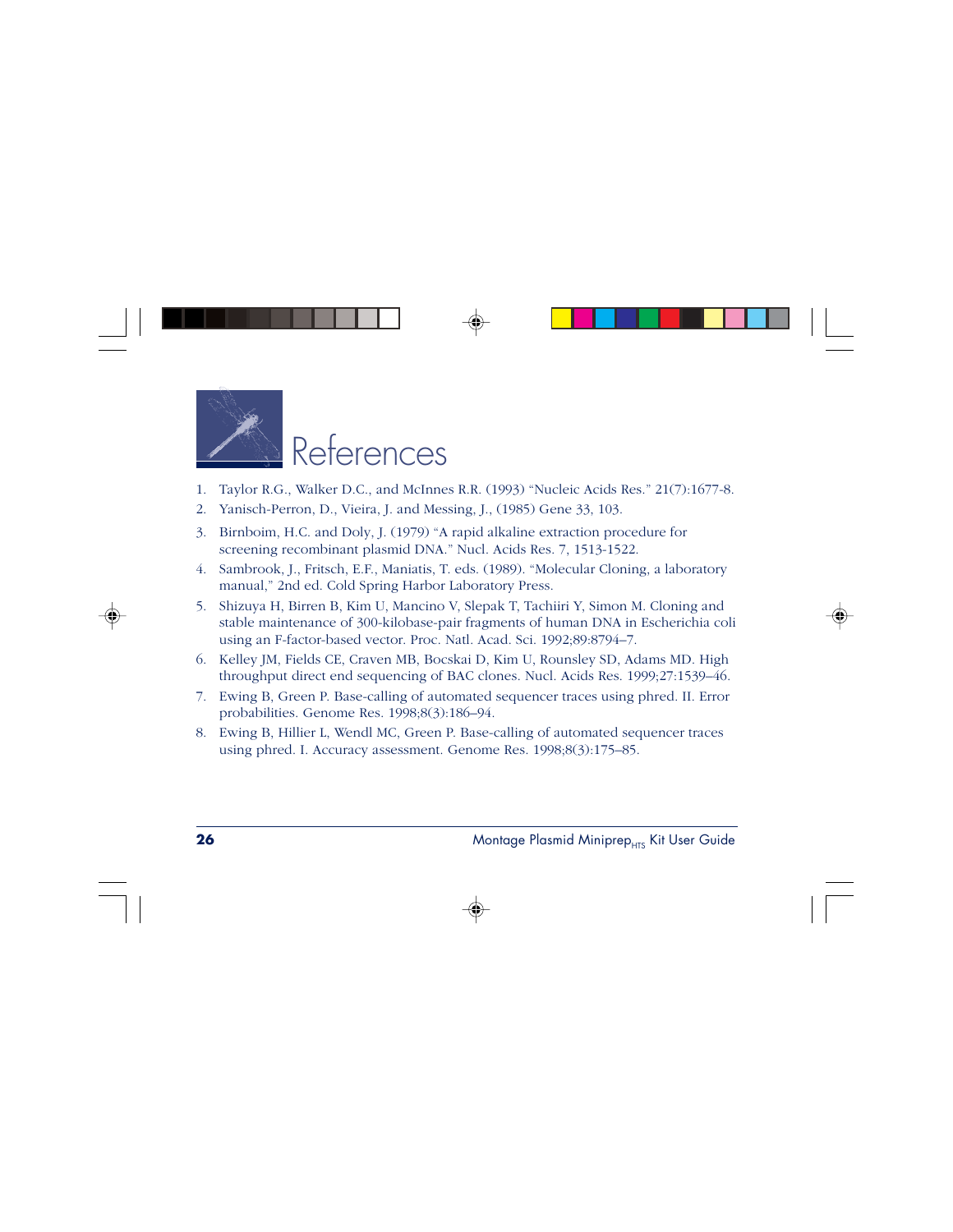

This section lists catalogue numbers for the Montage Plasmid Miniprep<sub>96</sub> Kit. See "Technical Assistance" for information about contacting Millipore. You can also buy Millipore products on-line at www.millipore.com/purecommerce.

#### **Kits**

| Product                                                                                                        | Catalogue No. | Qty/Pk   |
|----------------------------------------------------------------------------------------------------------------|---------------|----------|
| Montage Plasmid Miniprep <sub>o6</sub> Kit: plates, culture<br>blocks, and reagents for 96 samples             | LSKP 096 01   | $1$ /pk  |
| Montage Plasmid Miniprep <sub>96</sub> Kit: plates, culture<br>blocks, and reagents for $4 \times 96$ samples  | LSKP 096 04   | $4$ /pk  |
| Montage Plasmid Miniprep <sub>96</sub> Kit: plates, culture<br>blocks, and reagents for $24 \times 96$ samples | LSKP 096 24   | $24$ /pk |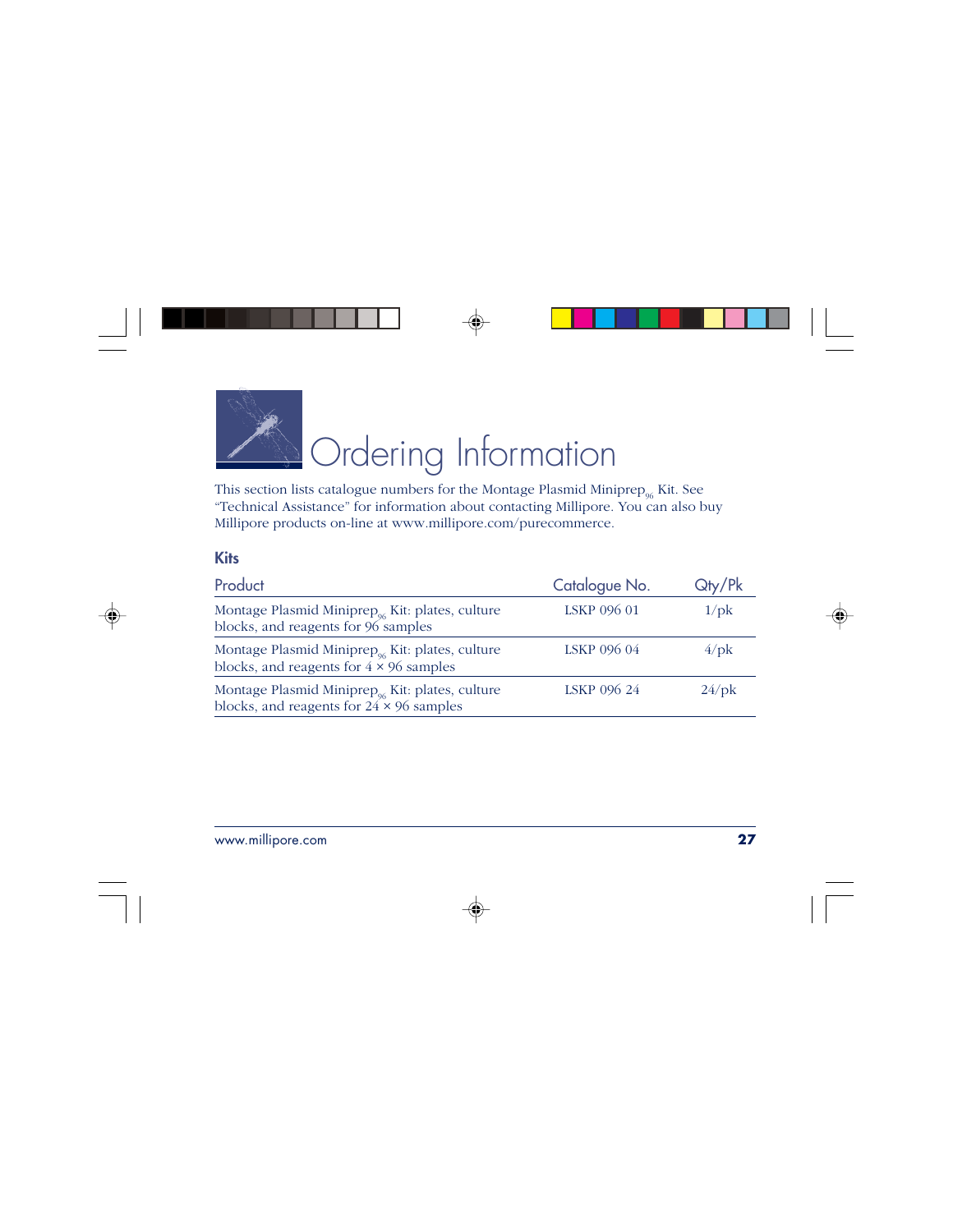# Ordering Information, continued

#### **Kit Components**

| Product                                         | Catalogue No.           | Qty/Pk          |
|-------------------------------------------------|-------------------------|-----------------|
| Solution 1, cell resuspension solution, 500 mL  | LSKC RS5 00             | $1$ /p $k$      |
| Solution 2, cell lysis solution, 500 mL         | LSKC LS5 00             | $1$ /p $k$      |
| Solution 3, neutralization solution, 500 mL     | <b>LSKN S05 00</b>      | $1$ / $pk$      |
| Solution 4, wash solution, 500 mL               | <b>LSKN F05 00</b>      | $1$ / $pk$      |
| Solution 5, storage buffer, 500 mL              | LSKC TB5 00             | $1$ /p $k$      |
| RNase A, 30mg (in 50% glycerol)                 | <b>LSKP MRN 30</b>      | $1$ / $pk$      |
| V-bottom plates                                 | LSKV BP1 00             | $100/\text{pk}$ |
| Cell culture blocks with lids, 96 wells, 2.2 mL | LSKC CB <sub>0</sub> 50 | $50$ /pk        |
| Adhesive plate sealing tape                     | LSKA ST100              | $100$ /pk       |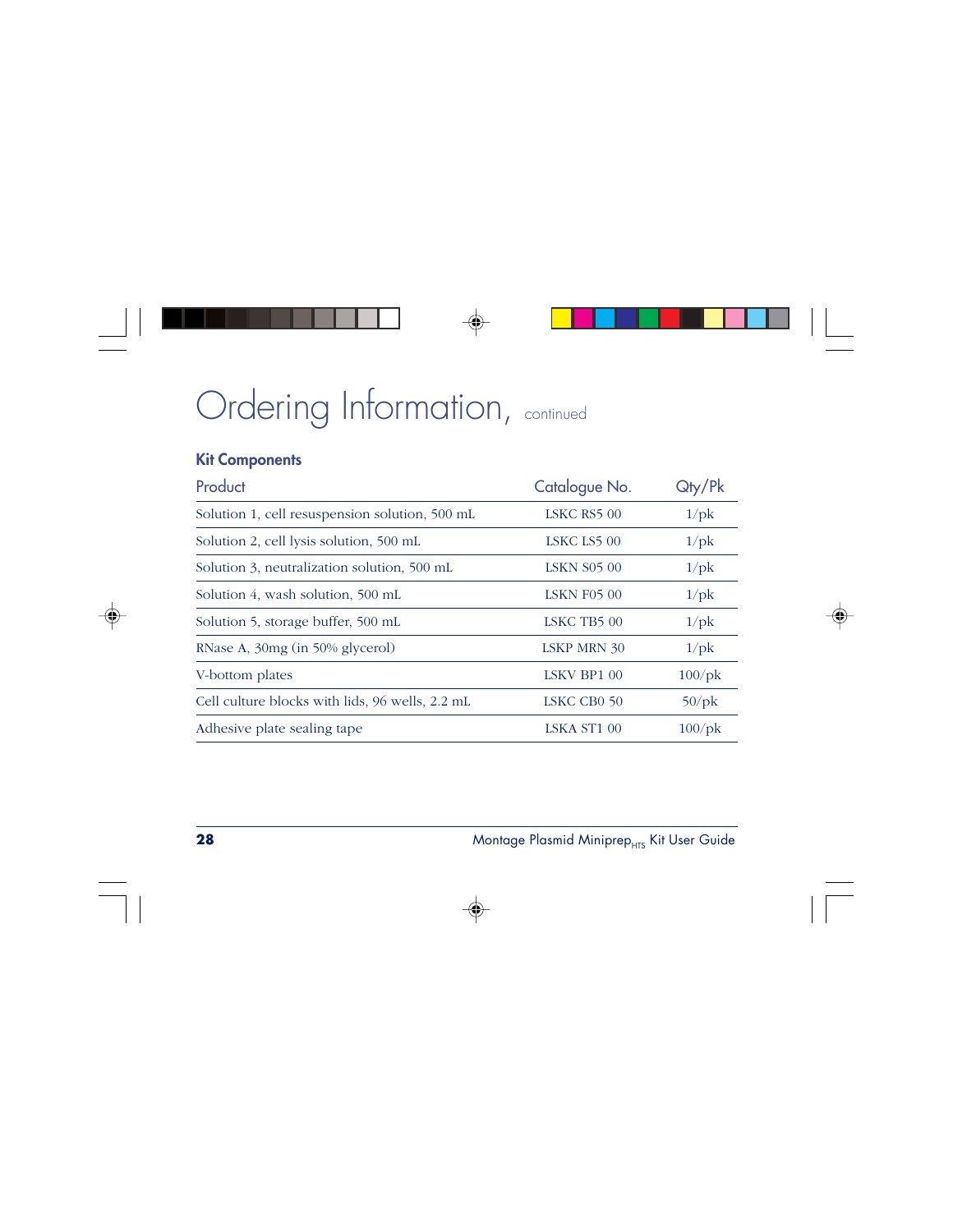# Ordering Information, continued

#### **Accessories**

| Product                                           | Catalogue No.      | Qty/Pk      |
|---------------------------------------------------|--------------------|-------------|
| MultiScreen <sub>HTS</sub> vacuum manifold        | <b>MSVM HTS 00</b> | $1$ / $pk$  |
| Stericup filter cup                               | <b>SCGV U01 RE</b> | $12$ / $pk$ |
| Chemical duty pump, 115V/60Hz                     | WP61 115 60        | $1$ /p $k$  |
| Chemical duty pump, 220V/50Hz                     | WP61 220 50        | $1$ /p $k$  |
| Chemical duty pump, $100V/50$ or 60Hz             | WP61 100 60        | $1$ /p $k$  |
| Tubing, silicone, $3/16$ " I.D., $1.4 \text{ m}$  | XX71 000 04        | $1$ /p $k$  |
| Vacuum filtering flask, 1L                        | XX10 047 05        | $1$ /p $k$  |
| Stopper, No. 8, perforated, silicone              | XX20 047 18        | $5$ /p $k$  |
| Millex <sup>®</sup> -FG <sub>50</sub> filter unit | <b>SLFG 050 10</b> | $10$ /pk    |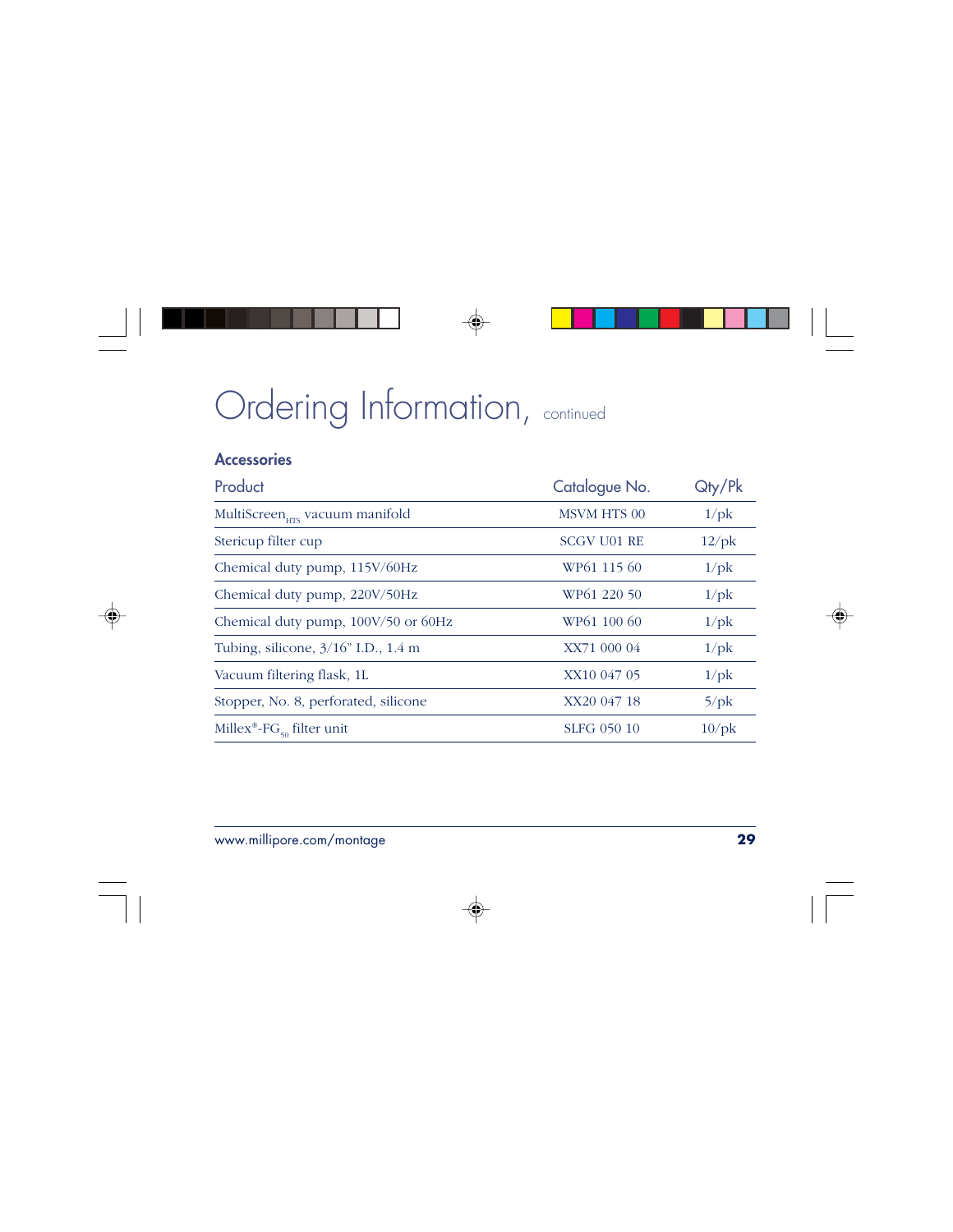

For more information, contact the Millipore office nearest you. In the U.S., call **1-800- MILLIPORE** (1-800-645-5476). Outside the U.S., see your Millipore catalogue for the phone number of the office nearest you or go to our web site at www.millipore.com/ offices for up-to-date worldwide contact information. You can also visit the tech service page on our web site at www.millipore.com/techservice.

Millipore Corporation is pleased to provide internet access to Material Safety Data Sheets (MSDS) for its products that contain hazardous materials. To obtain any MSDS documents that may be associated with this product, go to the MSDS page of our website at www.millipore.com/msds.nsf/home.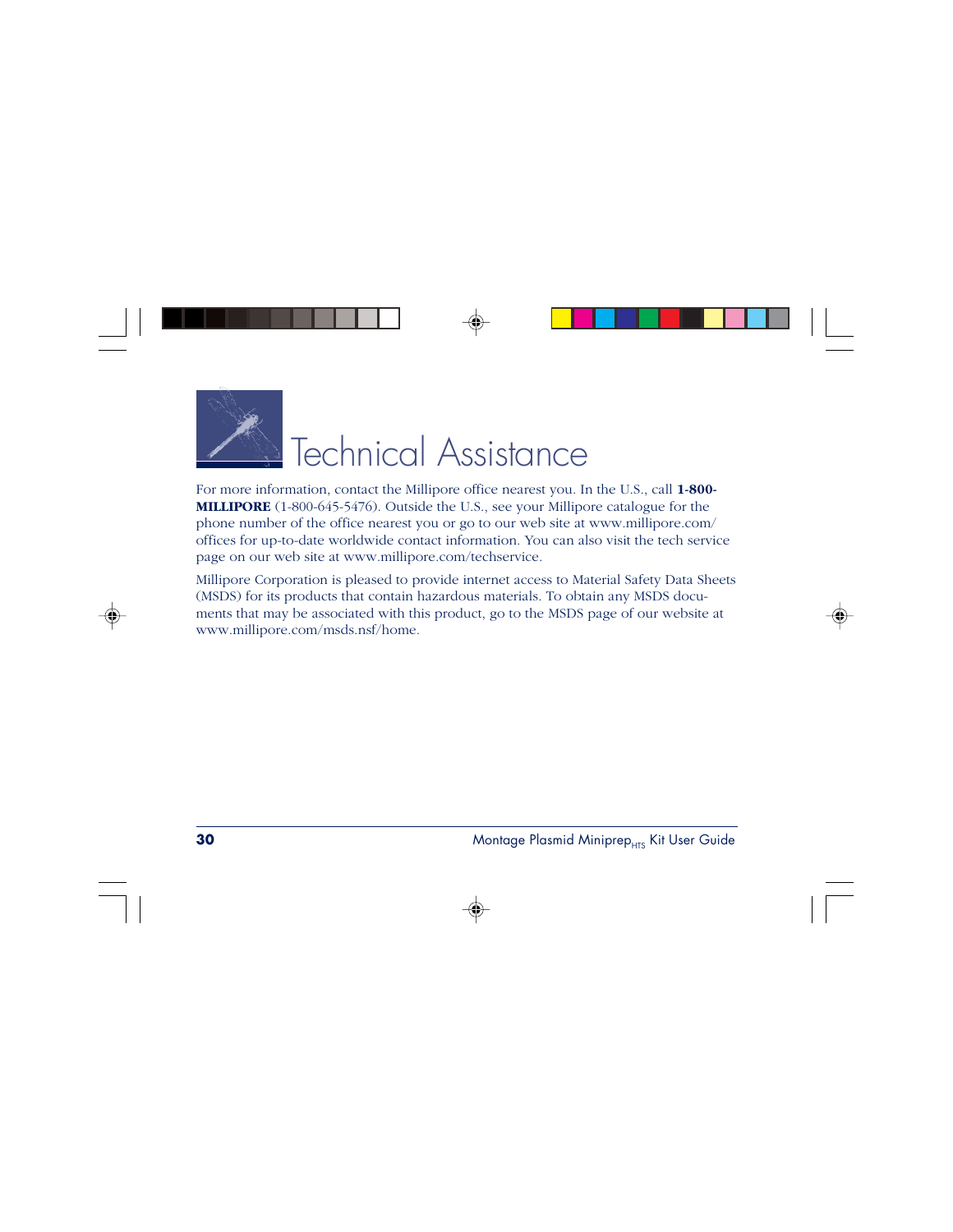

**Millipore Corporation** ("Millipore") warrants its products will meet their applicable published specifications when used in accordance with their applicable instructions for a period of one year from shipment of the products. **MILLIPORE MAKES NO OTHER WARRANTY, EXPRESSED OR IMPLIED. THERE IS NO WARRANTY OF MERCHANT-ABILITY OR FITNESS FOR A PARTICULAR PURPOSE.** The warranty provided herein and the data, specifications and descriptions of Millipore products appearing in Millipore's published catalogues and product literature may not be altered except by express written agreement signed by an officer of Millipore. Representations, oral or written, which are inconsistent with this warranty or such publications are not authorized and if given, should not be relied upon.

In the event of a breach of the foregoing warranty, Millipore's sole obligation shall be to repair or replace, at its option, the applicable product or part thereof, provided the customer notifies Millipore promptly of any such breach. If after exercising reasonable efforts, Millipore is unable to repair or replace the product or part, then Millipore shall refund to the customer all monies paid for such applicable product or part. **MILLIPORE SHALL NOT BE LIABLE FOR CONSEQUENTIAL, INCIDENTAL, SPECIAL OR ANY OTHER DAMAGES RESULTING FROM ECONOMIC LOSS OR PROPERTY DAMAGE SUSTAINED BY ANY CUSTOMER FROM THE USE OF ITS PRODUCTS.**